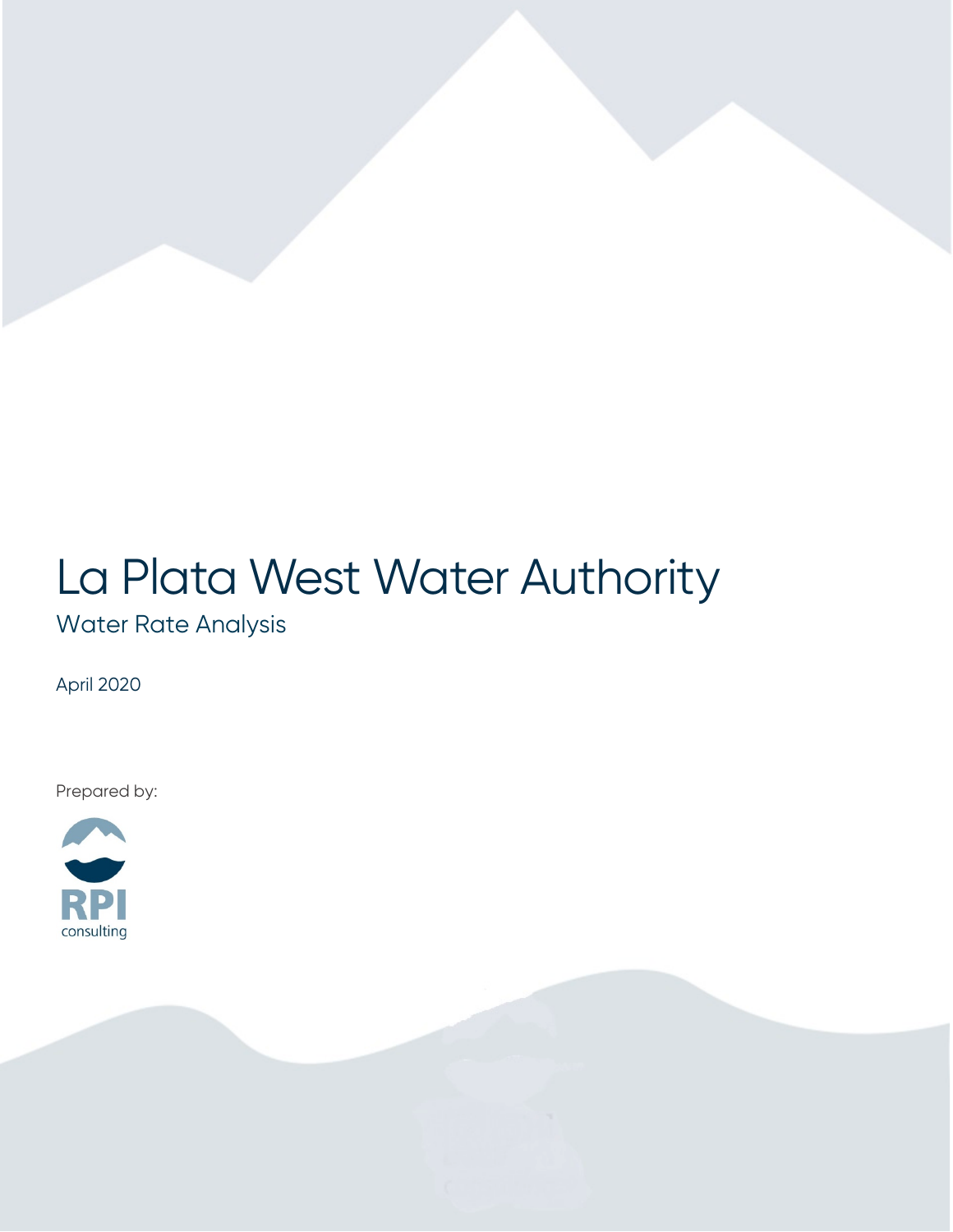#### **Table of Contents**

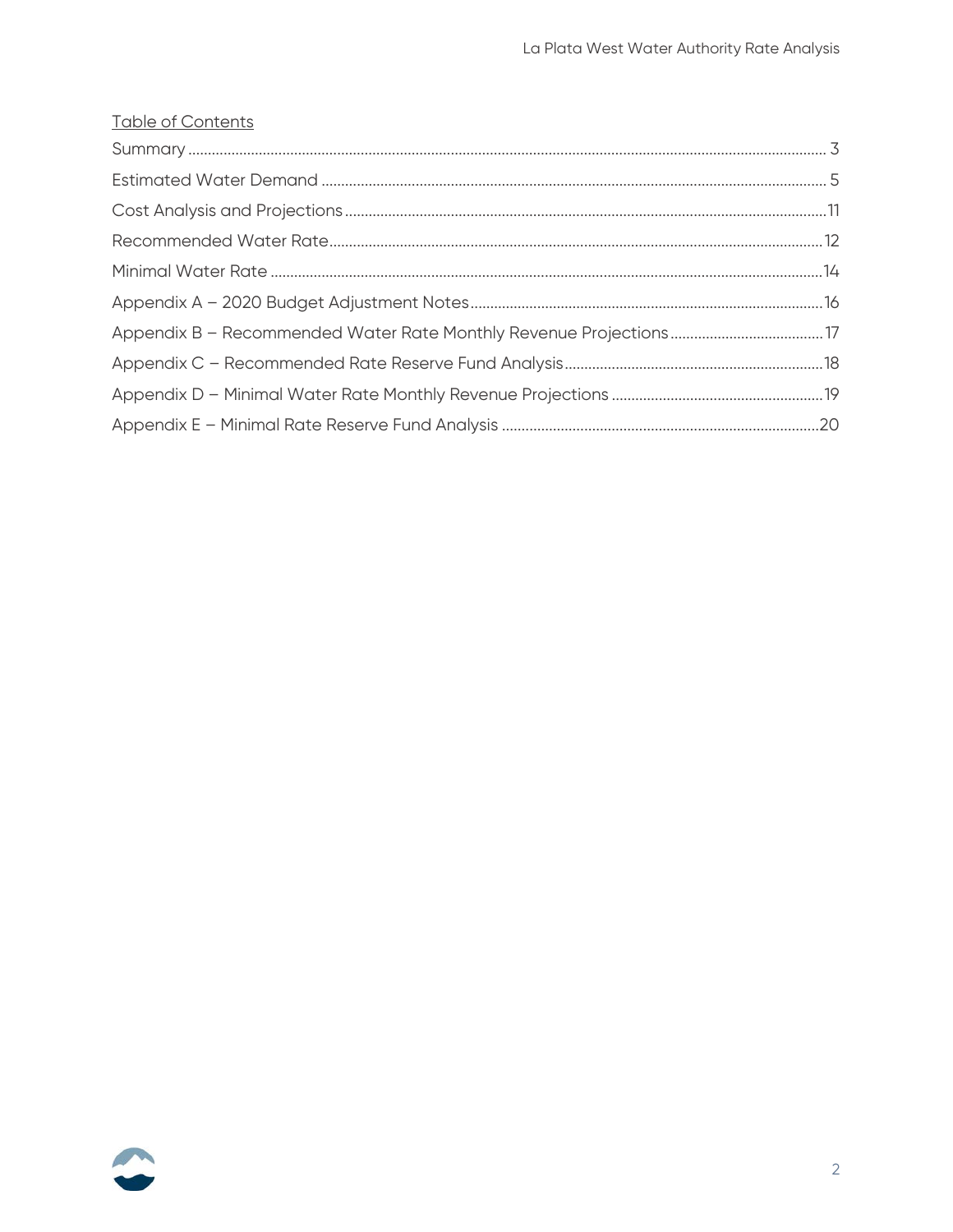# <span id="page-2-0"></span>Summary

#### Water Demand Study

In order to project the revenues La Plata West Water Authority (LPWWA) would collect through monthly billing, the water demand study estimates how much water each of its customers will use for each month of the year. Because LPWWA is a new water system and does not have historic water use and billing records, the water demand analysis relies on data about regional and/or comparable domestic water providers. The water demand analysis finds that 3,000 gallons per month is a reasonable estimate of water for essential residential household use. An estimated one-third of residential customers will increase their water use during summer months, mostly due to irrigation. The estimated average monthly water use is 3,700 gallons per subscriber per month.

#### Cost Analysis and Projections

The cost analysis is focused on cost items that will recur each year including operations and maintenance, water supply costs, debt payments and required transfers into reserve funds. The consulting team worked closely with LPWWA to create an adjusted 2020 budget of just under \$242k that accounts for several factors that are unique to the first year. Beginning in 2021 LPWWA the one-time variances that occurred during 2020 will no longer apply. Inflation factors and increasing volumes of purchased treated water will increase costs from about \$367k in 2021 to over \$386k in 2024.

#### Recommended Water Rate

The recommended water rate consists of a base monthly rate, to be charged to and paid by all subscribers each month of the year. The Water Demand Analysis concluded that 3,000 gallons per month is a reasonable estimate of water for essential household use. Three thousand (3,000) gallons of water per month per account is included for all customers as a benefit of paying the base rate. All subscribers will be required to pay the base rate, even if they do not use water or use less than 3,000 gallons. The recommended overage charge is \$25 per month for each additional increment of 1,000 gallons over 3,000 gallons. Each 1,000 gallons over 3,000 gallons is a discrete increment for billing purposes and is charged in full. For example, an account using 3,300 gallons during one monthly billing period will be charged the base rate (\$195/mo) plus overage for an additional 1,000 gallons (\$25).

|                  | Monthly Charge | Gallons per Account per Month                         |
|------------------|----------------|-------------------------------------------------------|
| Base Rate Charge | \$195          | Includes up to 3,000 gallons/month                    |
| Overage Charge   | \$25           | For each 1,000 additional gallon increment over 3,000 |

Cashflow projections show that 2020 will result in a deficit of about \$53k, but beginning in 2021, the organization is projected to realize positive net income of over \$20k per year through the five-year budget horizon. Unrestricted cash reserves would be approximately \$100k by year end 2024. The \$50k operating reserve target is projected to be met by the revenues generated by the Recommended Rate by year end 2022 at which point the

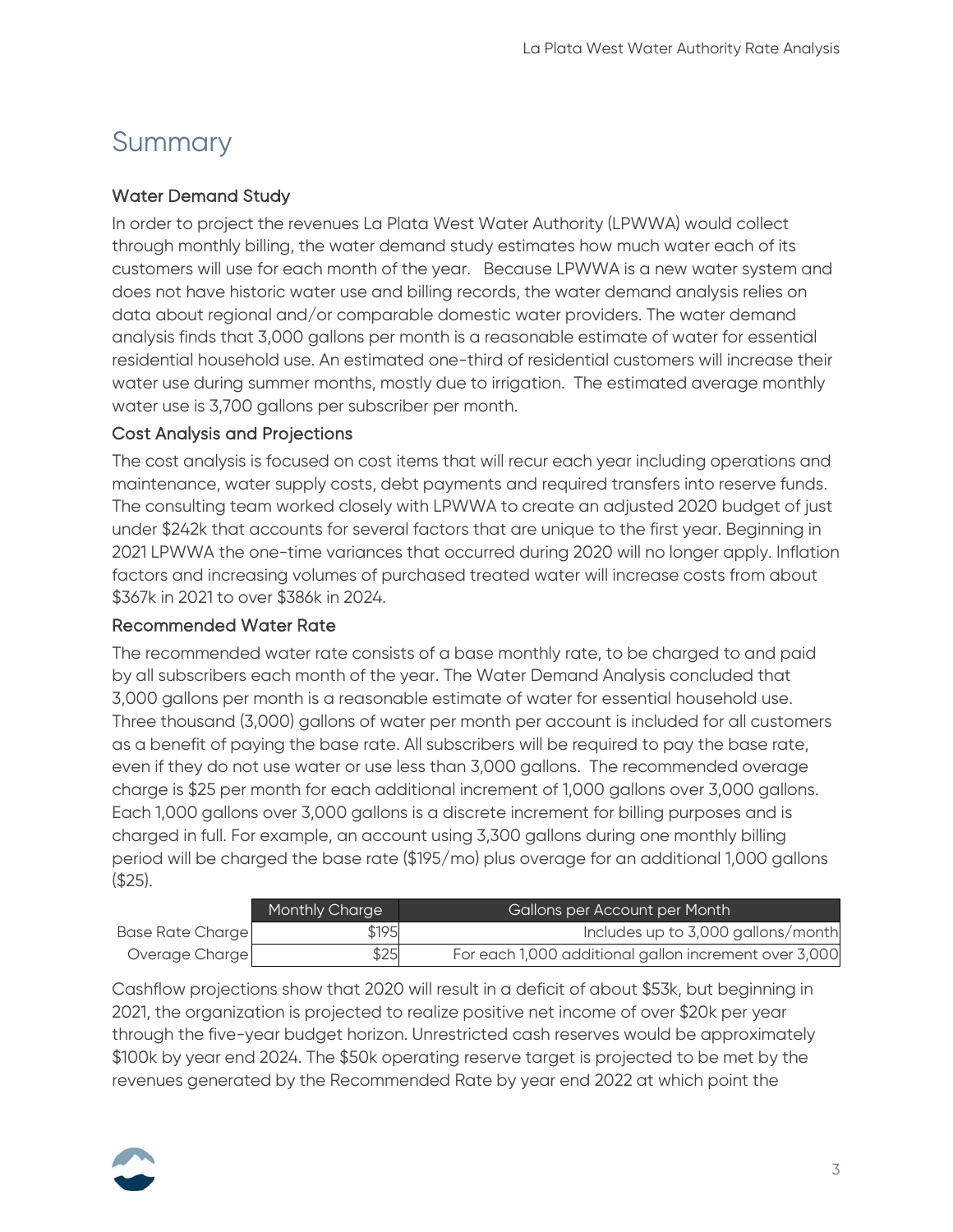positive net income may be directed into the capital replacement reserve fund. By 2024, 14% of the \$342k needed for capital replacement reserve fund will be met.

#### Minimal Rate

The minimal water rate emphasizes short-term cost savings to subscribers by setting a minimum base rate that covers the baseline recurring costs by a very narrow margin that does not effectively build operating and capital outlay cash reserves.

|                  | Monthly Charge | Gallons per Account per Month                         |
|------------------|----------------|-------------------------------------------------------|
| Base Rate Charge | \$185          | Includes up to 3,000 gallons/month                    |
| Overage Charge   | \$25           | For each 1,000 additional gallon increment over 3,000 |

The cashflow projections show that 2020 will result in a deficit of about \$62k. Beginning in 2021, the organization is projected to realize minimal positive net income through the fiveyear budget horizon. The \$50k operating reserve target will be about half funded by year end 2024 given the minimal rate (see Appendix E–Minimal Rate Reserve Fund Analysis). None of the \$342k in capital replacement reserve fund needs will have been met by the end of the five-year budget horizon if the minimal rate is implemented. The minimal rate is not recommended by RPI Consulting because the fiscal/budgetary consequences of reducing base rate by \$10/month per subscriber are severe and the margins are very thin. There would not be enough cash reserves to buffer minor cost overruns, and not nearly enough cash on hand to cover a moderate or major unforeseen expense.

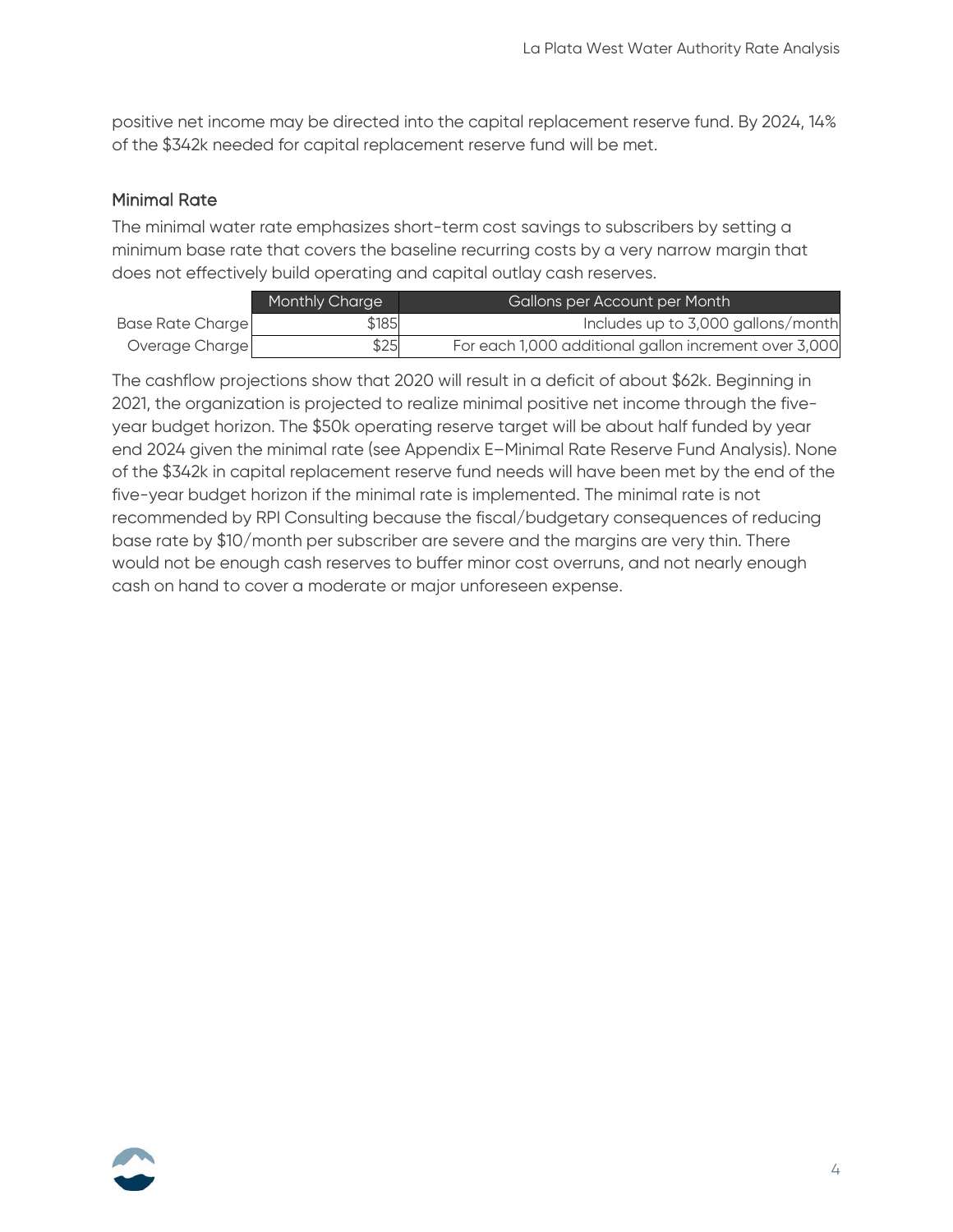# <span id="page-4-0"></span>Estimated Water Demand

Because LPWWA is a new water system and does not have historic water use and billing records, this water demand analysis relies on data about regional and/or comparable domestic water providers. The analysis maintains a focus on estimating indoor household water use. This indoor use baseline is important because many of the LPWWA account holders have a groundwater well that they can continue to use for irrigation. Many households have hauled their domestic water and have not likely irrigated with domestic water in the past. While maintaining this focus on baseline indoor household use, this study builds in an assumption that some households will use LPWWA water for yard irrigation.

Data covering indoor water use is scarce because most domestic water systems also provide water for yard irrigation. The Town of Ignacio has a raw water irrigation system, so its average of 4,000 gallons per month per household is almost entirely attributable to indoor use. Wastewater flows are a close equivalent to indoor water use. City of Durango's 2019 wastewater rate study cited residential wastewater flows translating to 2,900 gallons per month per single family unit.

Water systems that are used by customers indoors and for yard irrigation are more common. La Plata Archuleta Water District 2019 monthly billing summary shows an average of 4,100 gallons per month per residential account. Lake Durango's individual (vs. bulk) customers throughout various subdivisions use 2,700 gallons per account per month on average. The Colorado Conservation Board 2018 survey of water providers found that Town of Paonia, which also serves yard irrigation, uses an average of 32 gallons per capita/day, or 2,100 gallons per household per month. The EPA conducted a study in 2016 that found that households who deliberately conserved water used about half the national average at about 2,600 gallons per month per household.

|                                                                                            | <b>Average Monthly Water</b><br>Use Per Household | Average Gallons per<br>Day Per Capita |
|--------------------------------------------------------------------------------------------|---------------------------------------------------|---------------------------------------|
| Town of Ignacio Indoor Water Use<br>(RPI Rate Study 2018)                                  | 4,000                                             | 52                                    |
| City of Durango Indoor (Water and Wastewater Rate<br>and Fee Study 2019)                   | 2,900                                             | 39                                    |
| La Plata Archuleta Water Dist. Indoor/Outdoor<br>(District Manager, Jan-Sept 2019)         | 4,100                                             | 57                                    |
| Lake Durango Water Authority Indoor/Outdoor<br>(Retail Customers, Water Demand Study 2008) | 2,700                                             | 38                                    |
| Town of Paonia Indoor/Outdoor<br>(Colorado Water Conservation Board 2018)                  | 2,100                                             | 32                                    |
| <b>Conservation Indoor Water Use</b><br>(EPA Best Practices 2016)                          | 2,600                                             | 36.5                                  |

#### Figure 1 – Residential Water Demand per Unit Comparisons

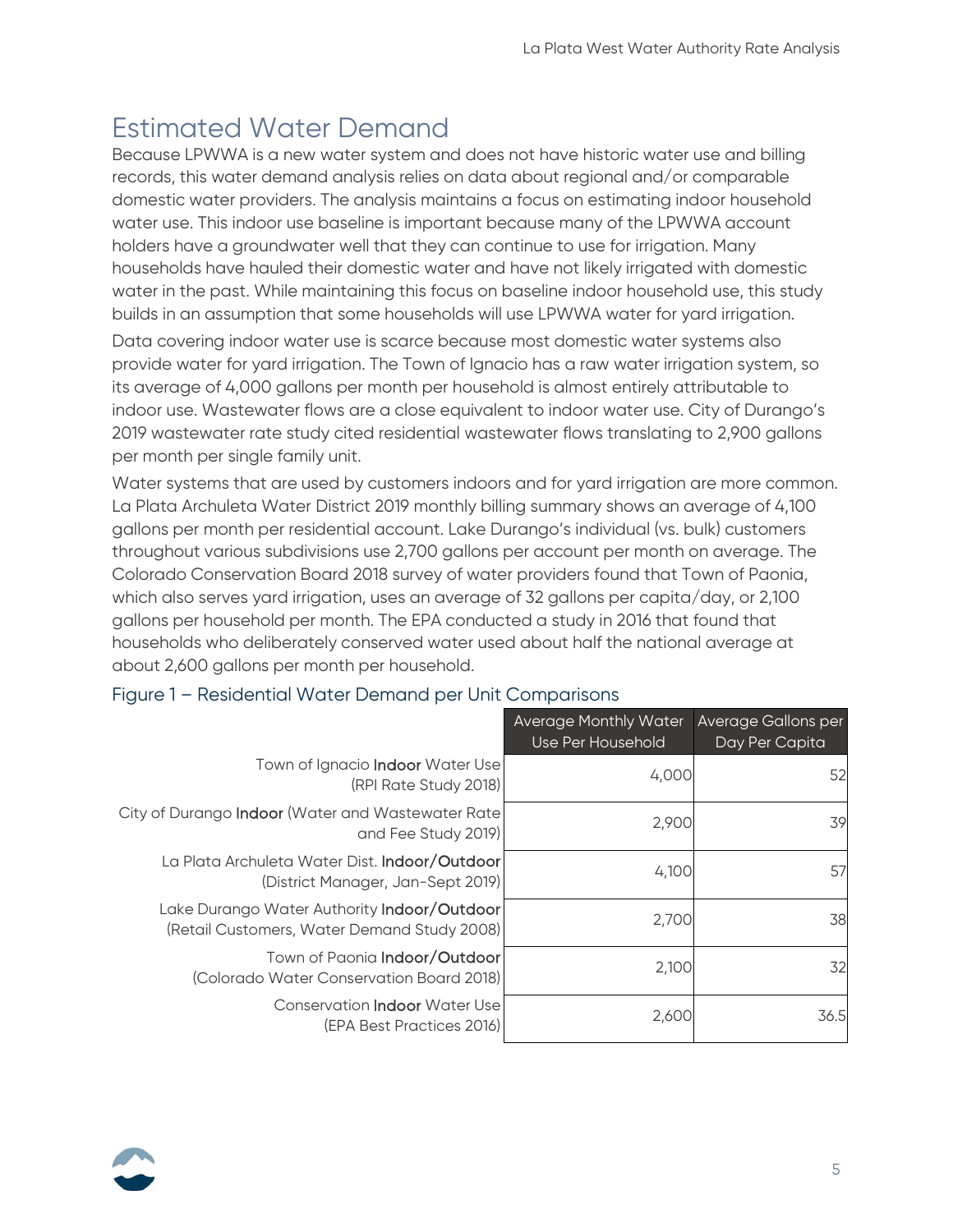Water demand data provided by the La Plata Archuleta Water District (LPAWD) are especially relevant for estimating water demand for La Plata West Water Authority (LPWWA) because both are new providers and have a similar scale and geography. As of September 2019, LPAWD had 121 active service connections, 119 of which were residential, LPWWA currently has 154 subscribers, 152 of which are residential. Customers of LPAWD may use their groundwater wells for non-household use, including irrigation and the same will be true for LPWWA customers. Many residents in both areas have hauled water for household use.

While the year-round monthly averages presented in Figure 1 are a useful frame of reference, water demand must be analyzed on a seasonal basis. LPAWD residential customers use an average of 3,300 gallons during the lowest water use month (February) when nearly all of the water use is indoors and very little is used for irrigation. During the height of summer (July), when more water is used for irrigation, the average monthly use for LPAWD customers is 5,200 gallons per month.





Source: La Plata Archuleta Water District

This water demand study goes further than estimating monthly average use by season. In order to project the revenues LPWWA would collect through monthly billing, the study must estimate how much water each of its customers will use. LAPAWD tracks the number of accounts that fall into each tier of water use by month (see Figures 3 & 4). During the lowest winter month of 2019, 42% of LPAWD residential customers used 2,000 gallons of water or less and 42% used between 2001 and 5,000 gallons. During the highest summer month, onethird of LPAWD customers use over 5,000 gallons per month.

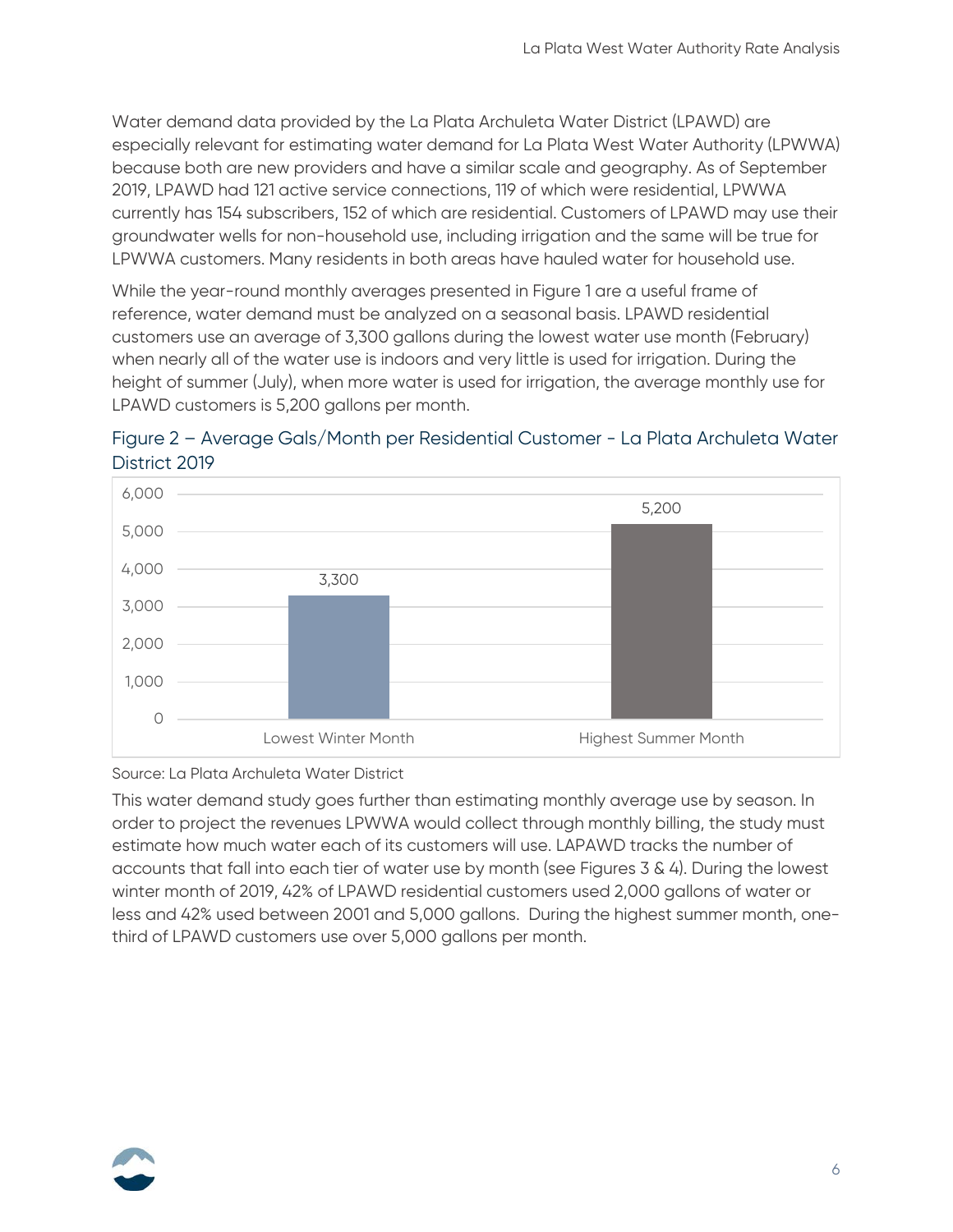

### Figures 3 & 4 – Household Tiers – % of Customers by Gallons per Month - La Plata Archuleta Water District 2019

Source: La Plata Archuleta Water District 2019

The monthly profile of accounts by usage tier in La Plata Archuleta Water District is a key input for estimating water use by La Plata West Water Authority customers. Two observations will inform LPWWA water usage estimates: 1) even during winter, a small percentage of accounts fall into the higher usage tiers; 2) even though residents of La Plata Archuleta Water District have been allowed to continue using their groundwater wells for outdoor irrigation, the percentage of accounts in the higher usage tiers increases during the warmer season showing that many customers are using treated water for irrigation.

| $Mo-Yr$  | $0 - 2000$<br>Gals/Mo | 2001-5000<br>Gals/Mo | 5001-8000<br>Gals/Mo | 8001+<br>Gals/Mo |
|----------|-----------------------|----------------------|----------------------|------------------|
| $Jan-19$ | 34%                   | 48%                  | 12%                  | 5%               |
| Feb-19   | 42%                   | 42%                  | 9%                   | 6%               |
| $Mar-19$ | 38%                   | 43%                  | 13%                  | 6%               |
| Apr-19   | 34%                   | 46%                  | 17%                  | 3%               |
| $May-19$ | 33%                   | 48%                  | 14%                  | 5%               |
| $Jun-19$ | 25%                   | 42%                  | 16%                  | 17%              |
| $Jul-19$ | 19%                   | 47%                  | 18%                  | 16%              |
| Aug-19   | 24%                   | 52%                  | 14%                  | 11%              |
| $Sep-19$ | 25%                   | 49%                  | 17%                  | 9%               |

| Figure 5 - % of Residential Accounts by Water Usage Tier, La Plata Archuleta Water |  |
|------------------------------------------------------------------------------------|--|
| <b>District</b>                                                                    |  |

Source: La Plata Archuleta Water District 2019

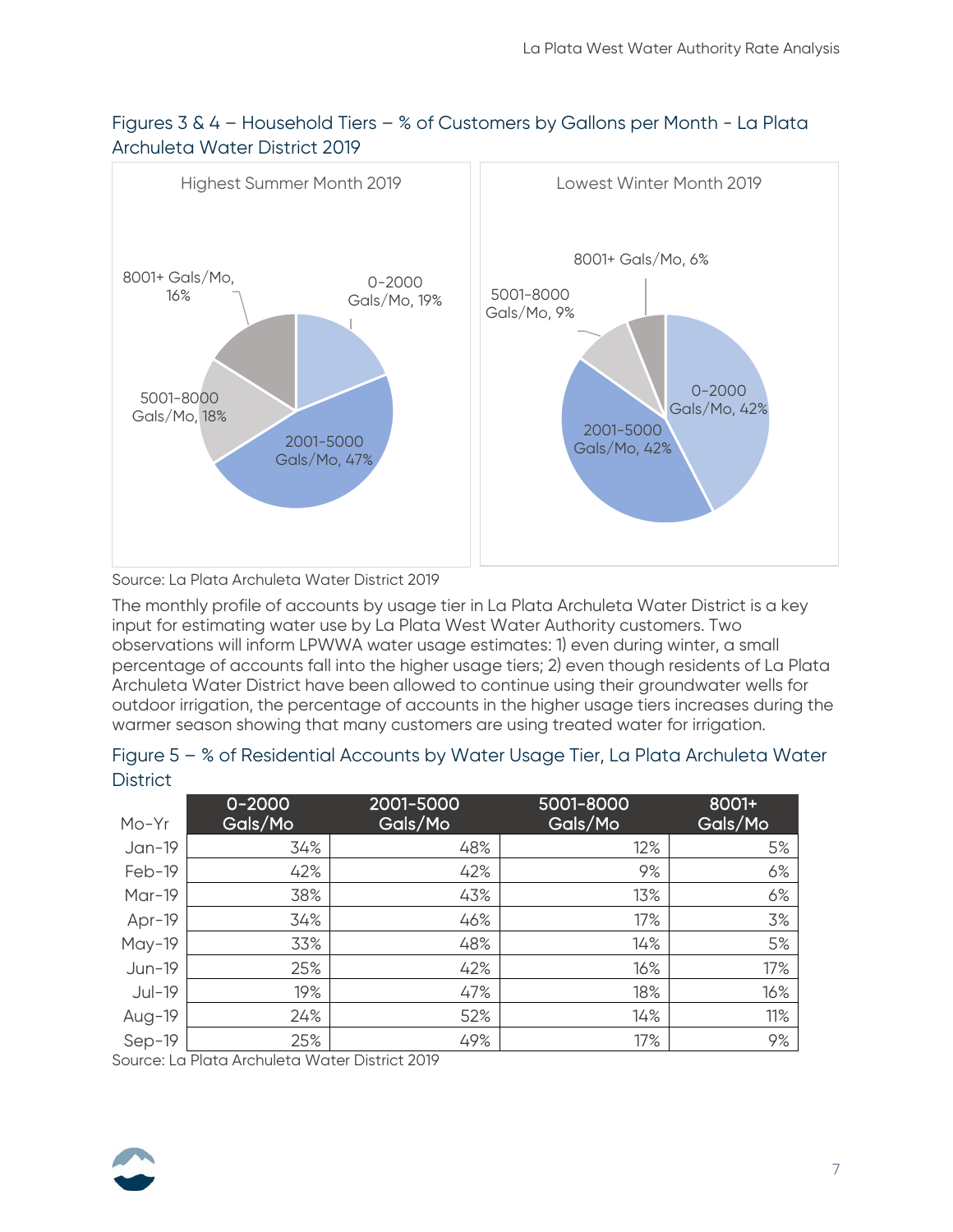Town of Ignacio also tracks the number of accounts in each tier of monthly water use. Town of Ignacio has a separate raw water system for outdoor irrigation, so its municipal water use is comparable to LPAWD winter use when very little water is used for irrigation. About half of Ignacio water customers use less than 3,000 gallons per month and 17% use over 6,000 gallons per month.



### Figure 6 – % of Customers by Gallons per Month (Average Month 2018) Town of Ignacio – Irrigation is a Separate System

Source: Town of Ignacio, 2018

LPWWA conducted a survey of property owners in the service area that asked if they hauled water and how much they haul per month. Of those that haul water, 78% hauled 3,000 or less gallons per month. Over half of those who haul water in LPWWA's service area used 2,000 gallons or less.





Source: LPWWA Property Owner Survey

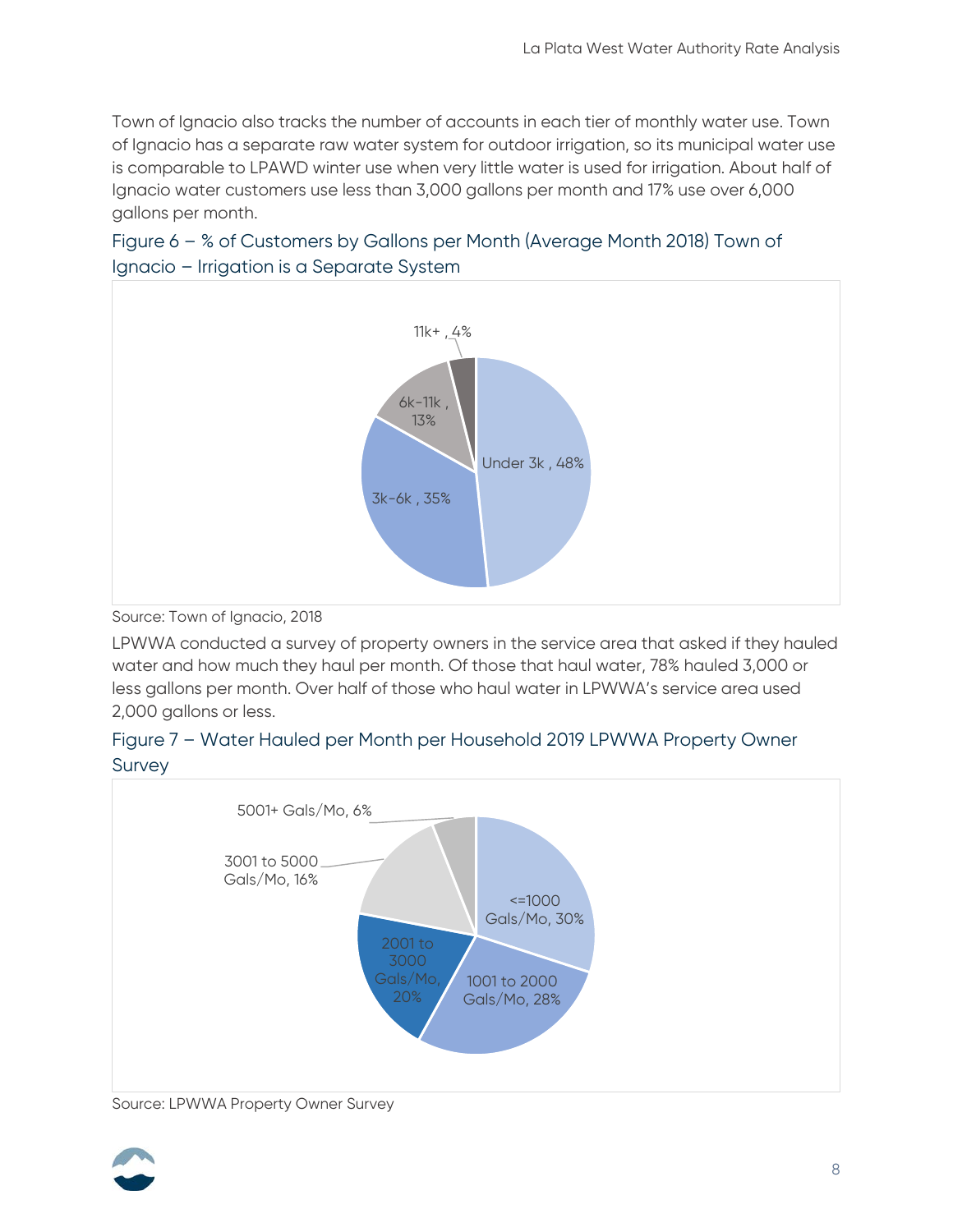#### Key findings from the water demand study:

- During winter and when water use is confined almost entirely to indoor use, around half of residential water customers use 3,000 gallons per month or less. LPAWD customers use on average 3,300 gallons per month during the lowest use winter month and 42% use 2,000 gallons or less. Just under half of Town of Ignacio residential water customers use less than 3,000 gallons per month for indoor use. Lake Durango Water Authority individual customers accounts (non-bulk accounts) use on average 2,700 gallons per month.
- The majority (78%) of LPWWA service area property owners who haul treated water use 3,000 gallons or less.
- During the warmest months (June-August), LPAWD water use statistics show more customers with higher water use than in winter, most likely as a result of outdoor irrigation. About one-third use more than 5,000 gallons per month during the warmest months.
- The shoulder seasons of May, September and October are transitional with more use than the middle of winter but less than during high summer.

#### LPWWA estimated water demand:

Based on the water demand analysis, consultants prepared a water demand matrix to be used during the first year or two years of operations at LPWWA. The water demand analysis demonstrates that 3,000 gallons per month is a reasonable estimate of water for essential household use. Use is estimated to increase for about 30% of residential customers during summer months, mostly due to irrigation.

During the irrigation season, the percentage of customers using more than 3,000 gallons increases, but an estimated 40% of customers will continue to use 3,000 gallons or less even.

|           | 3000 gal or less | 3001-5000 gal | 5001-7000 gal | 7001+ gal |
|-----------|------------------|---------------|---------------|-----------|
| January   | 65%              | 20%           | 15%           |           |
| February  | 65%              | 20%           | 15%           |           |
| March     | 65%              | 20%           | 15%           |           |
| April     | 65%              | 20%           | 15%           |           |
| May       | 50%              | 30%           | 10%           | 10%       |
| June      | 40%              | 30%           | 20%           | 10%       |
| July      | 40%              | 30%           | 20%           | 10%       |
| August    | 40%              | 30%           | 20%           | 10%       |
| September | 50%              | 30%           | 20%           |           |
| October   | 50%              | 30%           | 20%           |           |
| November  | 65%              | 20%           | 15%           |           |
| December  | 65%              | 20%           | 15%           |           |

### Figure 8 – Estimated LPWWA % of Accounts by Monthly Water Use

Source: RPI Consulting Estimate

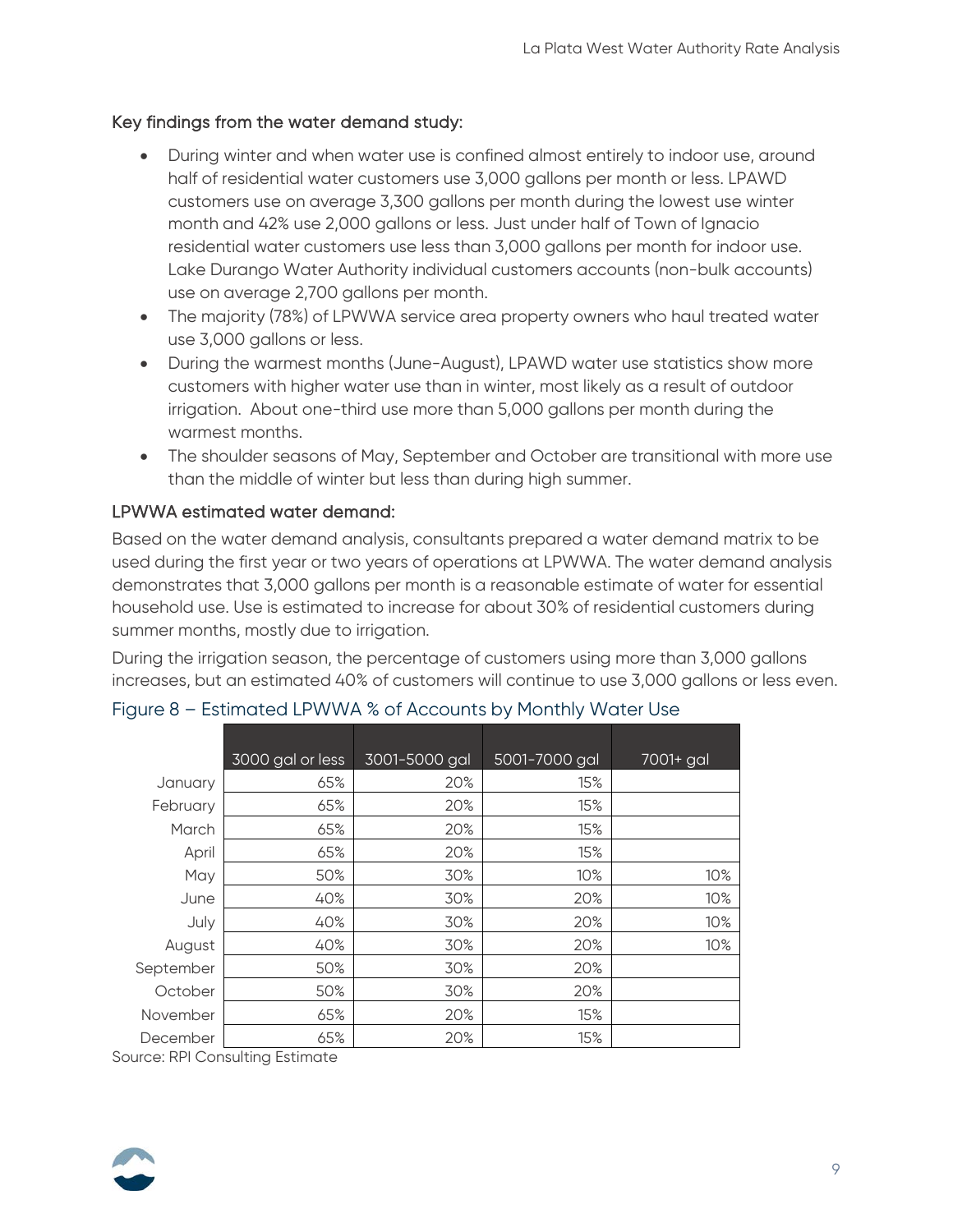#### Recommendations for tracking water demand:

LPWWA is a new water system that is equipped with meters and software for tracking each account's water use by billing period. Once the system has been operational for a full year, account level monthly data will provide the basis for projecting overall water use and billing throughout the following year. Consultants recommend revisiting the water demand component of this rate study after one complete year of operations to update the estimates contained in this report with actual recorded water use by account.

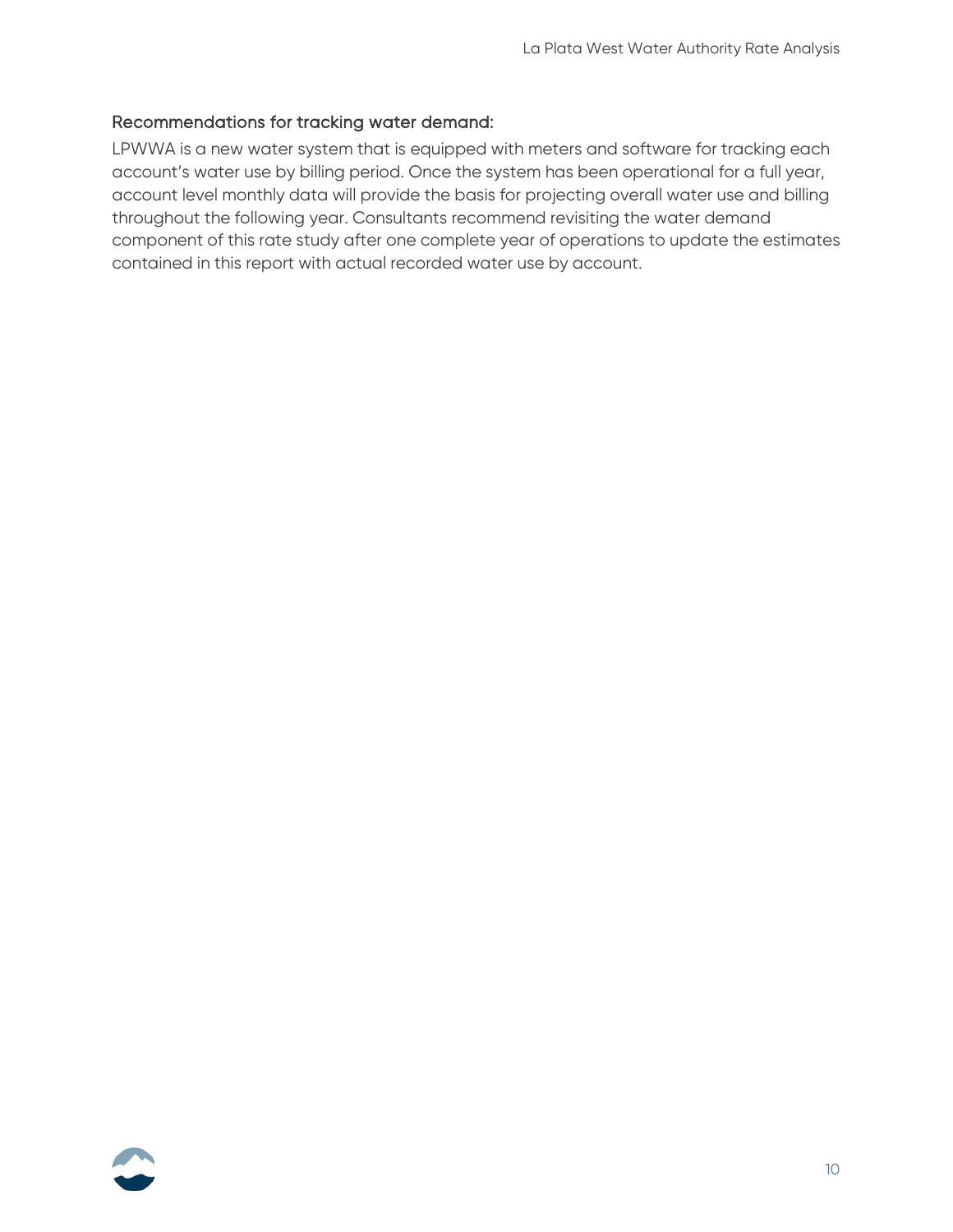# <span id="page-10-0"></span>Cost Analysis and Projections

The cost analysis is focused on cost items that will recur each year including operations and maintenance, water supply costs, debt payments and required transfers into reserve funds. The cost analysis and projections are based on information provided by LPWWA including its board adopted 2020 Annual Budget. The consulting team worked closely with LPWWA to create an adjusted 2020 budget that accounts for several factors that are unique to the first year. For example, utility costs in the adopted 2020 budget were reduced to account for the reduction from ten months of operations to six months of operations. See Appendix A–2020 Budget Adjustment Notes for a description of each line item adjustment.

Beginning in 2021 LPWWA will operate for the entire year and the one-time variances that occurred during 2020 will no longer apply. Some line items are fixed from year to year, for example debt service payments are set by contractual repayment schedules. Required reserve fund contributions are also static from year to year. Most line items for services, utilities and supplies were escalated by a 2.4% annual inflation factor (2008-2017 average inflation for Colorado goods, US Bureau of Labor Statistics). The treated water costs are based on treated water purchased form Lake Durango Water Authority (see Appendix B).

|                                            | 2020      | 2021      | 2022      | 2023      | 2024      |
|--------------------------------------------|-----------|-----------|-----------|-----------|-----------|
| <b>Operations and Maintenance Expenses</b> |           |           |           |           |           |
| Insurance                                  | \$18,000  | \$18,432  | \$18,874  | \$19,327  | \$19,791  |
| <b>Professional Services</b>               | \$50,100  | \$30,822  | \$31,562  | \$32,320  | \$33,095  |
| Personnel                                  |           | \$25,600  | \$26,214  | \$26,844  | \$27,488  |
| Administrative                             | \$11,500  | \$11,776  | \$12,059  | \$12,348  | \$12,644  |
| <b>LPWWA Office Utilities</b>              | \$1,115   | \$3,461   | \$3,544   | \$3,629   | \$3,716   |
| <b>Regulatory Compliance</b>               | \$2,000   | \$2,048   | \$2,097   | \$2,147   | \$2,199   |
| LPWWA System Operations and Maintenance    | \$25,300  | \$25,907  | \$26,529  | \$27,166  | \$27,818  |
| 811 Location Services                      | \$500     | \$512     | \$524     | \$537     | \$550     |
| <b>Water Supply Expenses</b>               |           |           |           |           |           |
| <b>OM&amp;R Intake &amp; Booster</b>       | \$25,000  | \$25,600  | \$26,214  | \$26,844  | \$27,488  |
| LPWWA Share of ALP OM&R                    | \$2,000   | \$2,048   | \$2,097   | \$2,147   | \$2,199   |
| Intake & Booster - Share of LDWA Utilities | \$5,025   | \$10,292  | \$10,539  | \$10,792  | \$11,051  |
| <b>LDWA Fixed Annual Charge</b>            | \$27,231  | \$54,463  | \$54,463  | \$54,463  | \$54,463  |
| <b>Treated Water Charges (LDWA)</b>        | \$4,743   | \$19,697  | \$25,579  | \$27,666  | \$27,666  |
| <b>Debt Service</b>                        |           |           |           |           |           |
| <b>CWR&amp;PDA Loan Payments</b>           | \$3,705   | \$3,705   | \$3,705   | \$3,705   | \$3,705   |
| <b>USDA Loan Payment</b>                   | \$64,332  | \$112,080 | \$112,080 | \$112,080 | \$112,080 |
| <b>Required Reserve Funds</b>              |           |           |           |           |           |
| Lake Durango Water Authority Reserve Fund  |           | \$7,500   | \$7,500   | \$7,500   | \$7,500   |
| Debt Service Reserve Fund                  | \$934     | \$11,208  | \$11,208  | \$11,208  | \$11,208  |
| Short-Lived Asset Reserve Fund             | \$151     | \$1,815   | \$1,815   | \$1,815   | \$1,815   |
| Total                                      | \$241,638 | \$366,966 | \$376,604 | \$382,538 | \$386,476 |

#### Figure 9- LPWWA Cost Projections 2020-2024

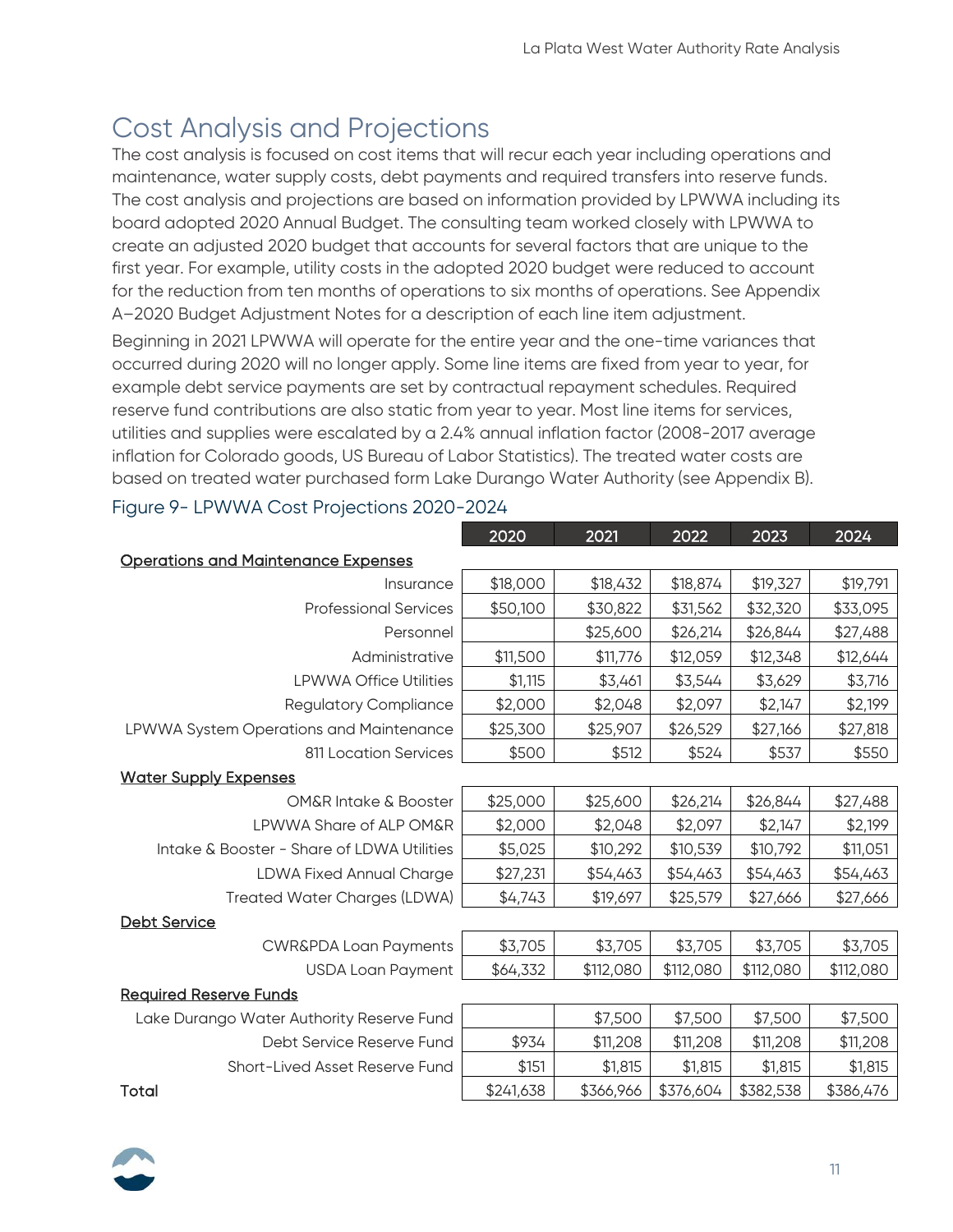# <span id="page-11-0"></span>Recommended Water Rate

The recommended water rate was developed with these guiding principles:

- Monthly water rate collections are the only sustainable revenue source for LPWWA and must be sufficient to cover the annual costs in the short and long term.
- The initial rate structure must minimize the effects of uncertainty on LPWWA's cashflow.
- Operating and capital outlay cash reserves are critical components of LPWWA's fiscal sustainability. Contributions to cash reserves should be treated like any other required expenditure.

The recommended water rate consists of a base monthly rate, to be charged to and paid by all account holders (subscribers) each month of the year regardless of how much water they use. The Water Demand Analysis concluded that 3,000 gallons per month is a reasonable estimate of water for essential household use. 3,000 gallons of water per month per account is included for all customers as a benefit of paying the base rate. All subscribers will be required to pay the base rate, even if they do not use water or use less than 3,000 gallons.

### Figure 10 – Recommended Rate Structure

|                  | Monthly Charge | Gallons per Account per Month                         |
|------------------|----------------|-------------------------------------------------------|
| Base Rate Charge | \$195          | Includes up to 3,000 gallons/month                    |
| Overage Charge   | \$25           | For each 1,000 additional gallon increment over 3,000 |

The recommended overage charge is \$25 per month for each additional increment of 1,000 gallons over 3,000 gallons. Each 1,000 gallons beyond 3000 gallons is a discrete increment for billing purposes and is charged in full. For example, an account using 3,300 gallons during one monthly billing period will be charged the base rate (\$195/mo) plus overage for an additional 1,000 gallons (\$25).

#### Figure 11 –Recommended Rate Monthly Charge Examples

| <b>Gallons per Monthly Billing</b> |                                                           |
|------------------------------------|-----------------------------------------------------------|
| Period per Account                 | Monthly Charge                                            |
| 0-3,000 gallons                    | Monthly base rate charge = $$195$                         |
| 3,001 - 4,000 gallons              | Monthly base rate $$195+overage$ \$25 = \$220             |
| $4,001 - 5,000$ gallons            | Monthly base rate $$195+$ overage (\$25 × 2) = \$245      |
| $5,001 - 6,000$ gallons            | Monthly base rate $$195+$ overage (\$25 × 3) = \$270      |
| $6,001 - 7,000$ gallons            | Monthly base rate \$195+ overage $(\$25 \times 4) = $295$ |
| 7,001 - 8,000 gallons              | Monthly base rate $$195+$ overage (\$25 × 5) = \$320      |
| $8,001 - 9,000$ gallons            | Monthly base rate $$195+$ overage (\$25 × 6) = \$345      |
| 9,001 - 10,000 gallons             | Monthly base rate $$195+$ overage (\$25 × 7) = $$370$     |
| 10,001 - 11,000 gallons            | Monthly base rate $$195+$ overage (\$25 × 8) = \$395      |

The cashflow projections are dependent on key variables and assumptions which were established during meetings with the LPWWA Board of Directors:

• 154 LPWWA subscribers (source: LPWWA customer list, Jan. 2020)

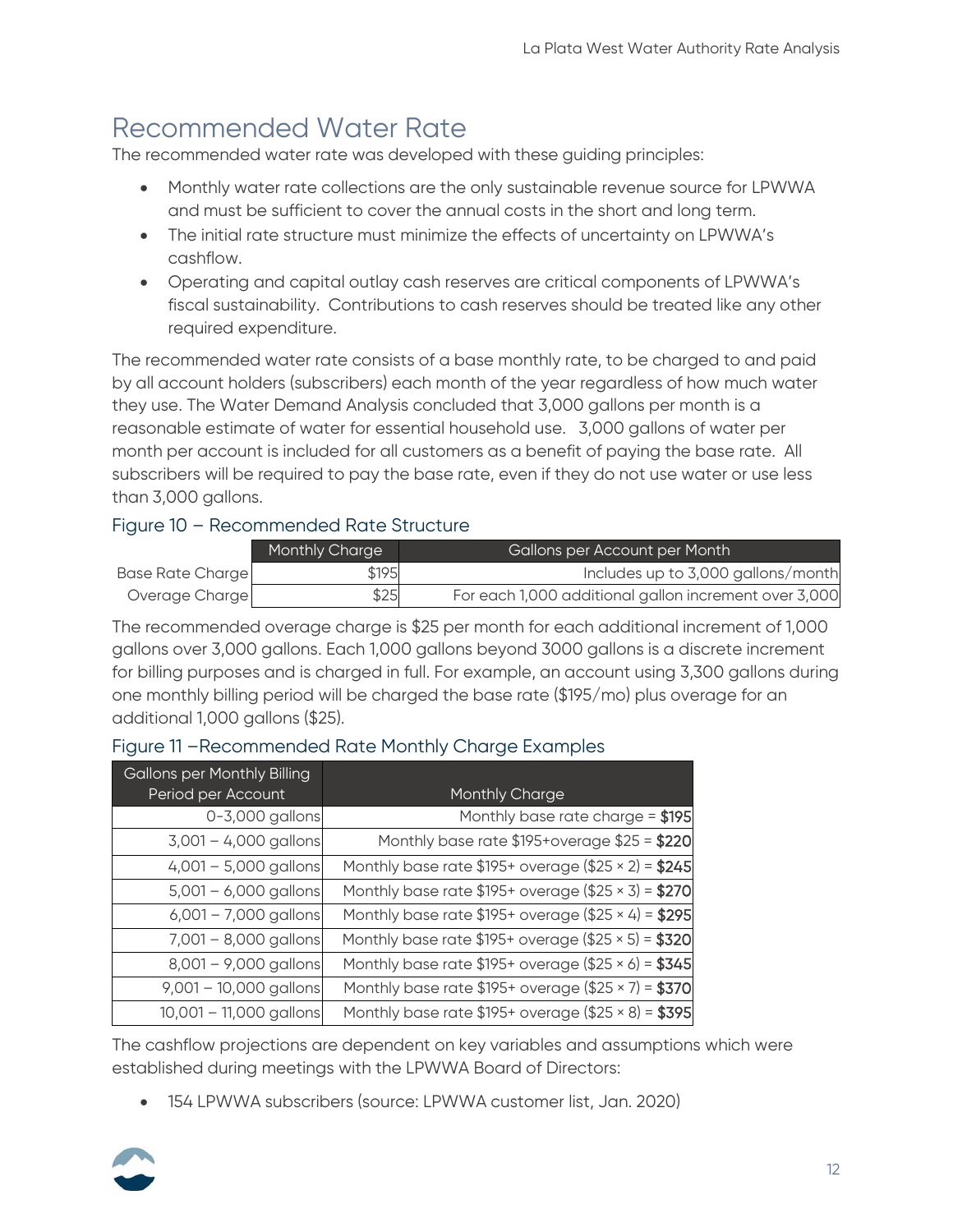- LPWWA plans to be operational and delivering water in July 2020
- Subscribers water use patterns will occur as described in Figure 8 Estimated LPWWA % of Accounts by Monthly Water Use
- An estimated 33 subscribers are ready to use water during the first month when LPWWA is operational and delivering water.
- An estimated additional 88 subscribers will begin using water over 13 months, with 6 to 7 subscribers starting to use water each month.
- The remaining 33 subscribers will begin using water over the next 17 months, with 2 subscribers starting to use water each month.
- All 154 subscribers will be fully connected and using water beginning in Jan. of 2023.
- Fort Lewis Mesa Elementary School is projected to use 16,000 gallons of water per month, on average (source: School District 9r)

For a full tabulation of monthly water use and rate revenues by month see Appendix B -Recommended Water Rate Revenue Projections.

The Recommended Rate cashflow projections show that 2020 will result in a deficit of about \$53k, and LPWWA leadership is working diligently to find funding to fill this temporary gap. Beginning in 2021, the organization is projected to realize positive net income of over \$20k per year through the five-year budget horizon. Cash reserves would be approximately \$100k by year end 2024. The operating reserve target is projected to be met by year end 2022 at which point the positive net income may be directed into the capital replacement reserve fund. By 2024, 14% of the needed capital replacement reserve fund will be met (see Appendix C –Recommended Rate Reserve Fund Analysis).

|                                       | 2020         | 2021      | 2022      | 2023      | 2024      |
|---------------------------------------|--------------|-----------|-----------|-----------|-----------|
| <b>Expenses</b>                       |              |           |           |           |           |
| Operations and Maintenance Expenses   | \$108,515    | \$118,559 | \$121,404 | \$124,318 | \$127,301 |
| <b>Water Supply Expenses</b>          | \$64,000     | \$112,099 | \$118,892 | \$121,912 | \$122,867 |
| Debt Service                          | \$68,037     | \$115,785 | \$115,785 | \$115,785 | \$115,785 |
| <b>Required Reserve Funds</b>         | \$1,085      | \$20,523  | \$20,523  | \$20,523  | \$20,523  |
| <b>Total Operating Expenses</b>       | \$241,638    | \$366,966 | \$376,604 | \$382,538 | \$386,476 |
| <u>Income</u>                         |              |           |           |           |           |
| <b>Base Rate Revenue</b>              | \$180,180    | \$360,360 | \$360,360 | \$360,360 | \$360,360 |
| Overage Charge Revenue                | \$8,874      | \$34,138  | \$43,048  | \$46,250  | \$46,250  |
| <b>Total Subscriber Rate Revenue</b>  | \$189,054    | \$394,498 | \$403,408 | \$406,610 | \$406,610 |
| <b>Balance</b>                        |              |           |           |           |           |
| Net Income                            | $-$ \$52,584 | \$27,532  | \$26,803  | \$24,072  | \$20,134  |
| <b>Year-End Reserve Fund Balances</b> |              |           |           |           |           |
| Lake Durango Water Authority Reserve  | \$0          | \$7,500   | \$15,000  | \$22,500  | \$30,000  |
| Debt Service Reserve Fund             | \$934        | \$12,142  | \$23,350  | \$34,558  | \$45,766  |
| Short-Lived Asset Reserve Fund        | \$151        | \$1,966   | \$3,781   | \$5,596   | \$7,411   |
| <b>LPWWA Unrestricted Reserves</b>    |              | \$27,532  | \$54,335  | \$78,407  | \$98,541  |

#### Figure 12 – Recommended Rate Cashflow Projections 2020-2024

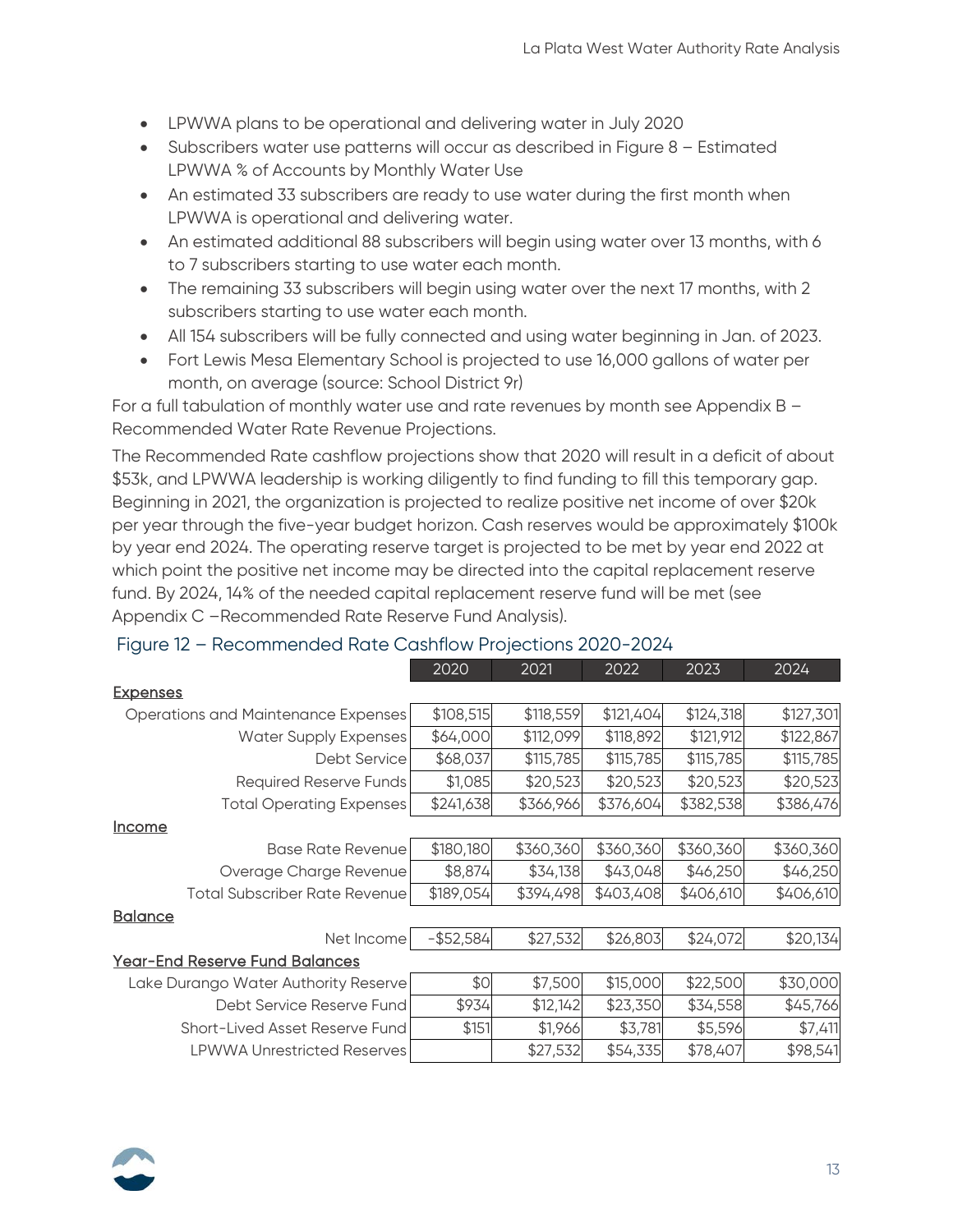# <span id="page-13-0"></span>Minimal Water Rate

The minimal water rate emphasizes short-term cost savings to subscribers by setting a minimum base rate that covers the baseline recurring costs by a very narrow margin. The recommended water rate consists of a base monthly rate, to be charged to and paid by all account holders (subscribers) each month of the year regardless of how much water they use. The Water Demand Analysis concluded that 3,000 gallons per month is a reasonable estimate of water for essential household use. 3,000 gallons of water per month per account (subscriber) is included for all customers as a benefit of paying the base rate. All subscribers will be required to pay the base rate, even if they do not use water or use less than 3,000 gallons.

### Figure 13 – Minimal Rate Structure

|                  | Monthly Charge | Gallons per Account per Month                         |
|------------------|----------------|-------------------------------------------------------|
| Base Rate Charge | \$185          | Includes up to 3,000 gallons/month                    |
| Overage Charge   | \$25           | For each 1,000 additional gallon increment over 3,000 |

The overage charge is \$25 per month for each additional increment of 1,000 gallons over 3,000 gallons. Each 1,000 gallons beyond 3,000 gallons is considered a discrete increment for billing purposes and is charged in full. For example, an account using 3,300 gallons during one monthly billing period will be charged the base rate (\$185/mo) plus overage for an additional 1,000 gallons (\$25).

#### Figure 14 –Monthly Charge Examples

| <b>Gallons per Monthly Billing</b> |                                                       |
|------------------------------------|-------------------------------------------------------|
| Period per Account                 | Monthly Charge                                        |
| 0-3,000 gallons                    | Monthly base rate charge = $$185$                     |
| $3,001 - 4,000$ gallons            | Monthly base rate $$185+overage$ $$25 = $210$         |
| $4,001 - 5,000$ gallons            | Monthly base rate $$185+$ overage (\$25 × 2) = \$235  |
| $5,001 - 6,000$ gallons            | Monthly base rate $$185+$ overage (\$25 × 3) = \$260  |
| $6,001 - 7,000$ gallons            | Monthly base rate $$185+$ overage (\$25 × 4) = $$285$ |
| 7,001 - 8,000 gallons              | Monthly base rate $$185+$ overage (\$25 × 5) = \$310  |
| $8,001 - 9,000$ gallons            | Monthly base rate $$185+$ overage (\$25 × 6) = \$335  |
| 9,001 - 10,000 gallons             | Monthly base rate $$185+$ overage (\$25 × 7) = $$360$ |
| 10,001 - 11,000 gallons            | Monthly base rate $$185+$ overage (\$25 × 8) = $$385$ |

The cashflow projections are dependent on key variables and assumptions which were established during meetings with the LPWWA Board of Directors:

- 154 LPWWA subscribers (source: LPWWA customer list, Jan. 2020)
- LPWWA plans to be operational and delivering water in July 2020
- Subscribers water use patterns will occur as described in Figure 8 Estimated LPWWA % of Accounts by Monthly Water Use
- An estimated 33 subscribers are ready to use water during the first month when LPWWA is operational and delivering water.

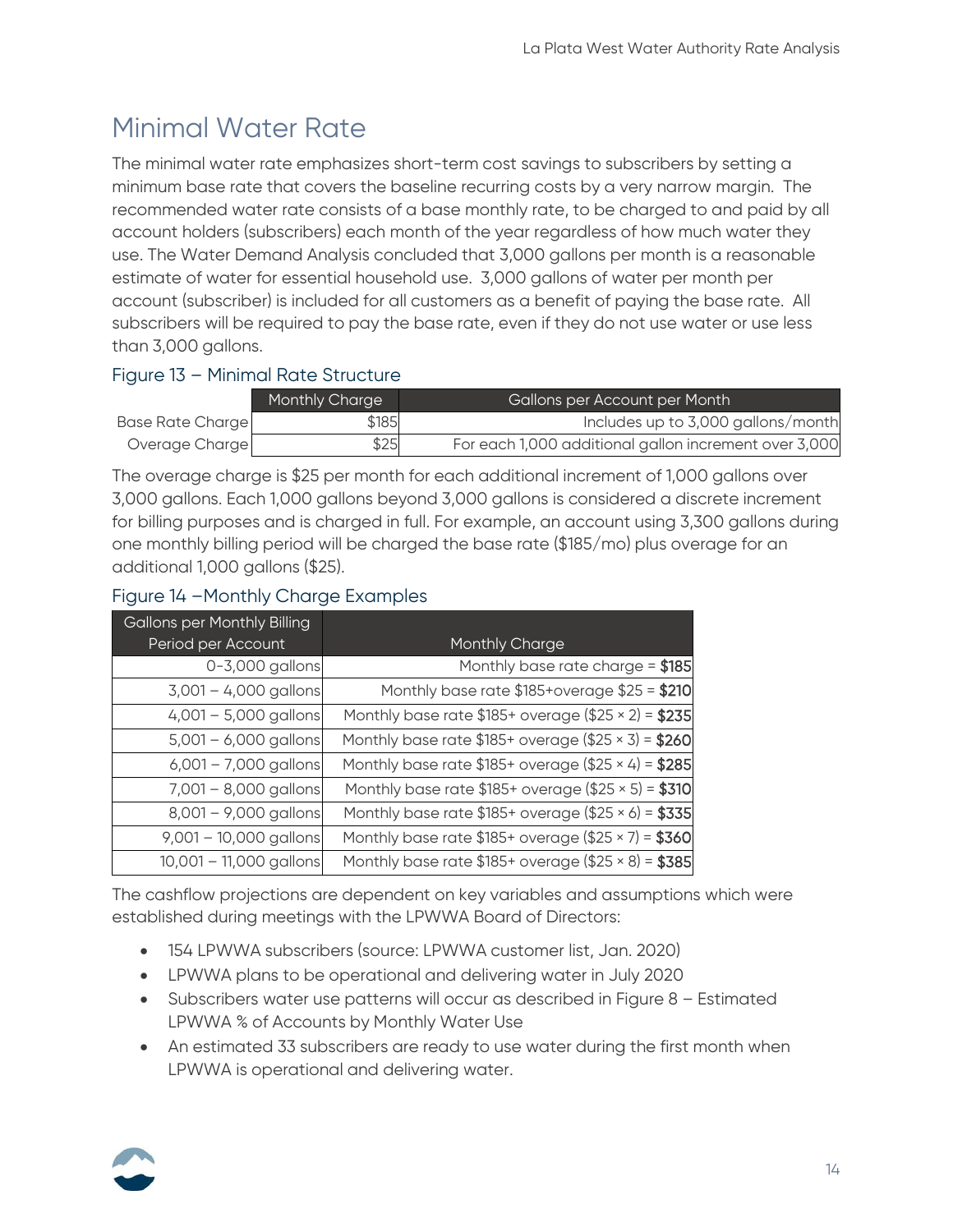- An estimated additional 88 subscribers will begin using water over 13 months, with 6 to 7 subscribers starting to use water each month.
- The remaining 33 subscribers will begin using water over the next 17 months, with 2 subscribers starting to use water each month.
- All 154 subscribers will be fully connected and using water beginning in Jan. of 2023.
- Fort Lewis Mesa Elementary School is projected to use 16,000 gallons of water per month, on average (source: School District 9r)

For a full tabulation of monthly water use and rate revenues by month see Appendix D – Minimal Water Rate Revenue Projections.

The cashflow projections show that 2020 will result in a deficit of about \$62k, and LPWWA leadership is working diligently to find funding to fill this temporary gap. Beginning in 2021, the organization is projected to realize minimal positive net income through the five-year budget horizon. The operating reserve target will be about half funded by year end 2024 given the minimal rate (see Appendix E –Minimal Rate Reserve Fund Analysis). None of the \$342k in capital replacement reserve fund needs will have been met by the end of the fiveyear budget horizon if the minimal rate is implemented.

|                                       | 2020         | 2021      | 2022      | 2023      | 2024      |
|---------------------------------------|--------------|-----------|-----------|-----------|-----------|
| <b>Expenses</b>                       |              |           |           |           |           |
| Operations and Maintenance Expenses   | \$108,515    | \$118,559 | \$121,404 | \$124,318 | \$127,301 |
| <b>Water Supply Expenses</b>          | \$64,000     | \$112,099 | \$118,892 | \$121,912 | \$122,867 |
| Debt Service                          | \$68,037     | \$115,785 | \$115,785 | \$115,785 | \$115,785 |
| Required Reserve Funds                | \$1,085      | \$20,523  | \$20,523  | \$20,523  | \$20,523  |
| <b>Total Operating Expenses</b>       | \$241,638    | \$366,966 | \$376,604 | \$382,538 | \$386,476 |
| <u>Income</u>                         |              |           |           |           |           |
| <b>Base Rate Revenue</b>              | \$170,940    | \$341,880 | \$341,880 | \$341,880 | \$341,880 |
| Overage Charge Revenue                | \$8,874      | \$34,138  | \$43,048  | \$46,250  | \$46,250  |
| <b>Total Subscriber Rate Revenue</b>  | \$179,814    | \$376,018 | \$384,928 | \$388,130 | \$388,130 |
| <u>Balance</u>                        |              |           |           |           |           |
| Net Income                            | $-$ \$61,824 | \$9,052   | \$8,323   | \$5,592   | \$1,654   |
| <b>Year-End Reserve Fund Balances</b> |              |           |           |           |           |
| Lake Durango Water Authority Reserve  | \$0          | \$7,500   | \$15,000  | \$22,500  | \$30,000  |
| Debt Service Reserve Fund             | \$934        | \$12,142  | \$23,350  | \$34,558  | \$45,766  |
| Short-Lived Asset Reserve Fund        | \$151        | \$1,966   | \$3,781   | \$5,596   | \$7,411   |
| <b>LPWWA Unrestricted Reserves</b>    |              | \$9,052   | \$17,375  | \$22,967  | \$24,621  |

#### Figure 15 – Minimal Rate Cashflow Projections 2020-2024

The minimal rate is not recommended by RPI Consulting because the fiscal/budgetary consequences of reducing base rate by \$10/month per subscriber are severe and the margins are very thin. There would not be enough cash reserves to buffer minor cost overruns, and not nearly enough cash on hand to cover a moderate or major unforeseen expense.

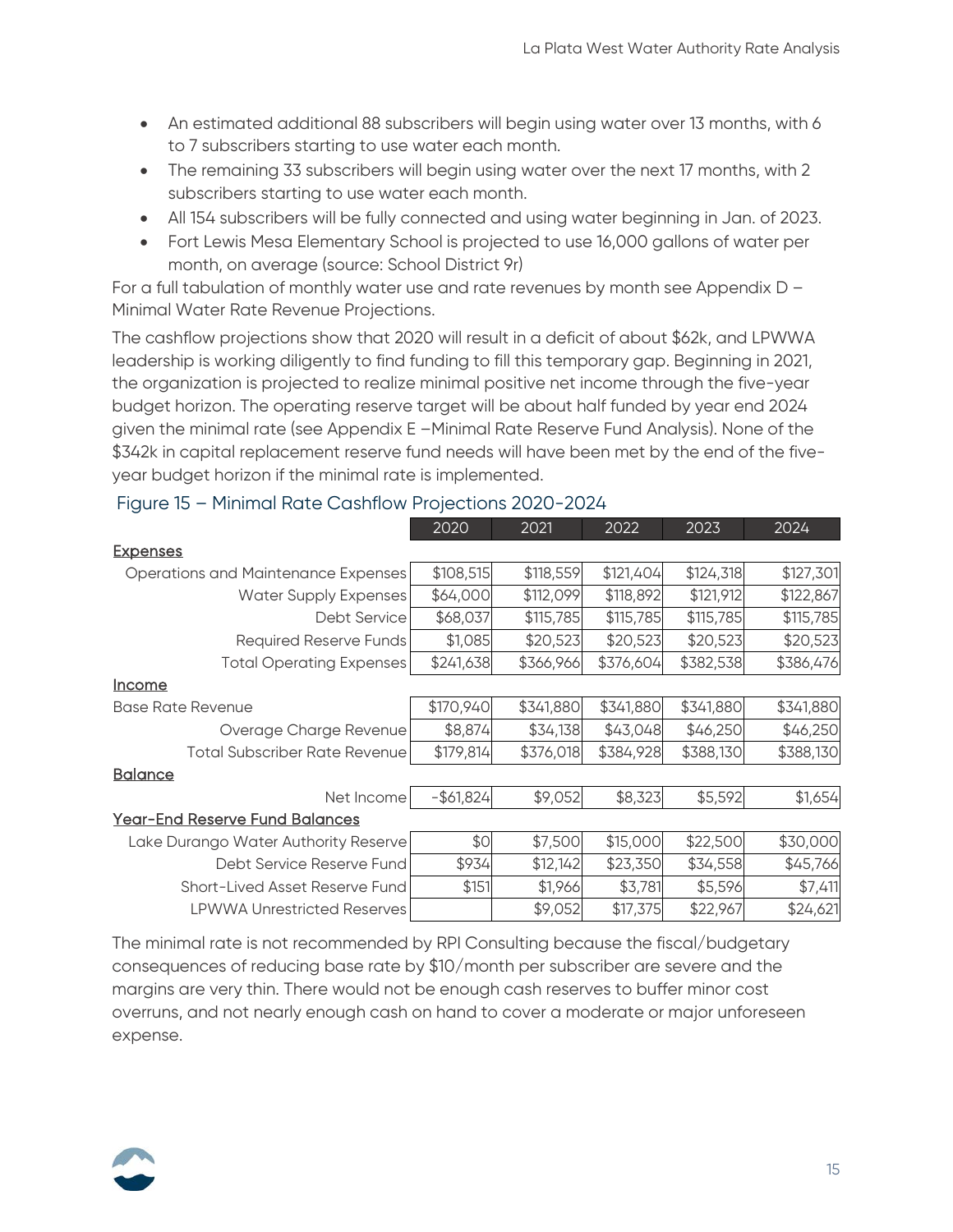# <span id="page-15-0"></span>Appendix A – 2020 Budget Adjustment Notes

|                                                      | 2020<br>Adopted<br><b>Budget</b> | 2020<br>Adjusted<br><b>Budget</b> | <b>Adjustment Notes</b>                                       |
|------------------------------------------------------|----------------------------------|-----------------------------------|---------------------------------------------------------------|
| <u> Operations and Maintenance</u>                   |                                  |                                   |                                                               |
| <u>Expenses</u>                                      |                                  |                                   |                                                               |
| Insurance                                            | \$18,000                         | \$18,000                          |                                                               |
| <b>Professional Services</b>                         | \$66,100                         |                                   | \$50,100 Omitted \$16k one-time legal fees                    |
| Personnel                                            | \$25,000                         | \$0                               | Pending grant from ALP for 2020 to cover<br>personnel         |
| Administrative                                       | \$11,500                         | \$11,500                          |                                                               |
| <b>LPWWA Office Utilities</b>                        | \$3,380                          | \$1,115                           | Assumes office will be in place in August,<br>$1/3$ of a year |
| <b>Regulatory Compliance</b>                         | \$2,000                          | \$2,000                           |                                                               |
| LPWWA System Operations and<br>Maintenance           | \$25,300                         | \$25,300                          |                                                               |
| 811 Location Services                                | \$500                            | \$500                             |                                                               |
| <b>Water Supply Expenses</b>                         |                                  |                                   |                                                               |
| <b>OM&amp;R Intake &amp; Booster</b>                 | \$25,000                         | \$25,000                          |                                                               |
| LPWWA Share of ALP OM&R                              | \$2,000                          | \$2,000                           |                                                               |
| Intake & Booster - Share of LDWA<br><b>Utilities</b> | \$16,751                         |                                   | \$5,025 \$1675/month * 50% * 6 months                         |
| <b>LDWA Fixed Annual Charge</b>                      | \$45,386                         | \$27,231                          | Adjusted to 6 months, budget was based<br>on 10 months        |
| <b>LDWA Waterline Testing</b>                        | \$7,560                          |                                   | Not included b/c this is a Phase 1 capital<br>expenditure     |
| <b>Treated Water Charges (LDWA)</b>                  | \$8,000                          | \$4,743                           | Re-calculated based on water use<br>estimates                 |
| Debt Service                                         |                                  |                                   |                                                               |
| <b>CWR&amp;PDA Loan Payments</b>                     | \$3,705                          | \$3,705                           |                                                               |
| <b>USDA Loan Payment</b>                             | \$66,000                         |                                   | \$64,332 Corrected per USDA                                   |
| <b>Required Reserve Funds</b>                        |                                  |                                   |                                                               |
| Lake Durango Water Authority<br>Reserve Fund         | \$7,500                          |                                   | \$0 Assumes that LDWA will grant a waiver<br>for 2020         |
| Debt Service Reserve Fund                            | \$9,340                          |                                   | \$934 Assumes only one monthly payment for<br>2020            |
| Short-Lived Asset Reserve Fund                       | \$1,815                          |                                   | \$151 Assumes only one monthly payment for<br>2020            |
| <u>Total</u>                                         | \$344,837                        |                                   | \$241,638 Rate Budget Reduced by \$75,377                     |

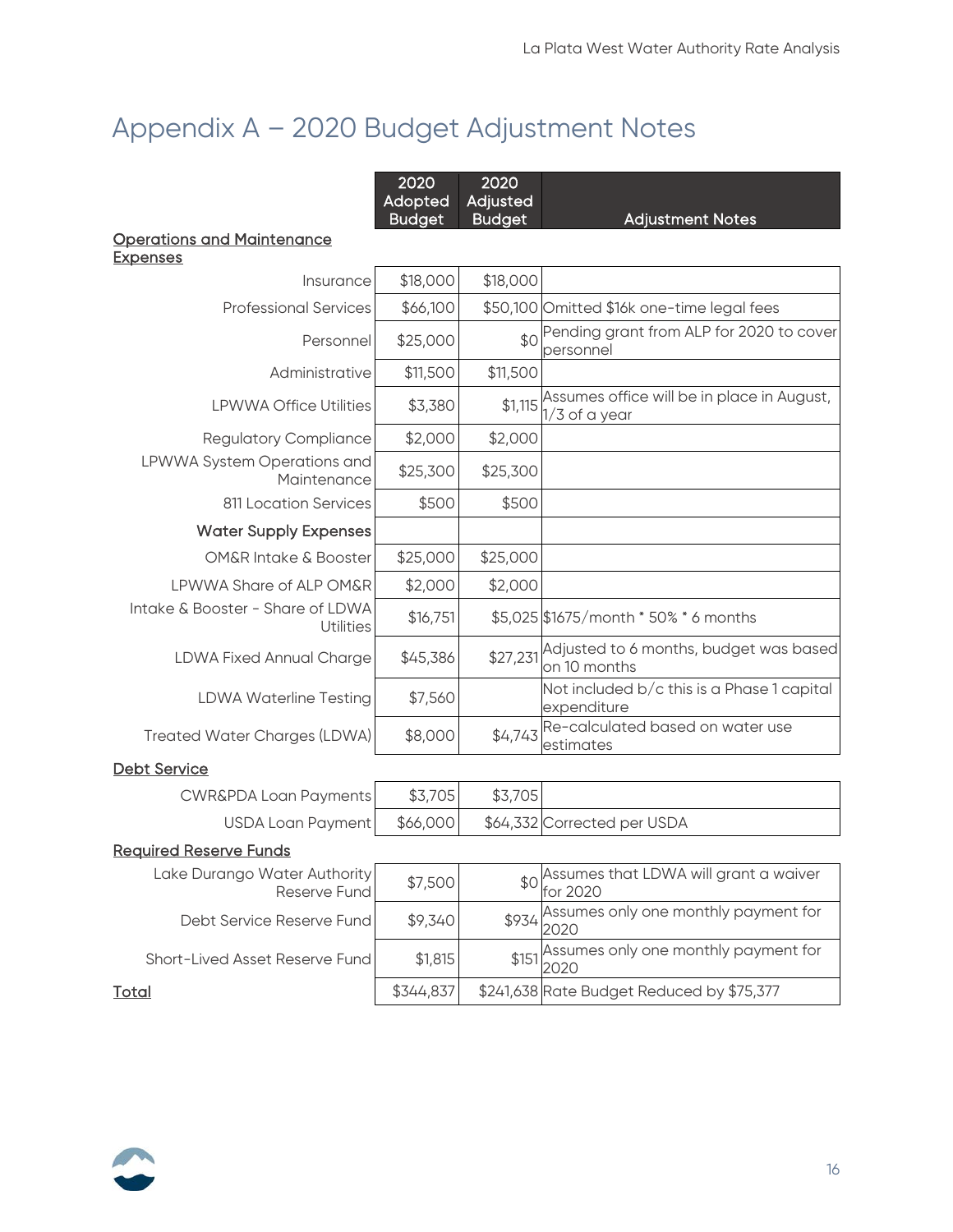# <span id="page-16-0"></span>Appendix B – Recommended Water Rate Monthly Revenue Projections

### Recommended Rate Structure

|                  | Monthly Charge | Gallons per Account per Month                         |
|------------------|----------------|-------------------------------------------------------|
| Base Rate Charge | \$195          | Includes up to 3,000 gallons/month                    |
| Overage Charge   | \$25           | For each 1,000 additional gallon increment over 3,000 |

### Monthly Revenues from Recommended Rate Structure

|           | % of Accounts by Monthly Water Use |                                                        |     |     |
|-----------|------------------------------------|--------------------------------------------------------|-----|-----|
|           |                                    | 3000 gal or less 3001-5000 gal 5001-7000 gal 7001+ gal |     |     |
| January   | 65%                                | 20%                                                    | 15% |     |
| February  | 65%                                | 20%                                                    | 15% |     |
| March     | 65%                                | 20%                                                    | 15% |     |
| April     | 65%                                | 20%                                                    | 15% |     |
| May       | 50%                                | 30%                                                    | 10% | 10% |
| June      | 40%                                | 30%                                                    | 20% | 10% |
| July      | 40%                                | 30%                                                    | 20% | 10% |
| August    | 40%                                | 30%                                                    | 20% | 10% |
| September | 50%                                | 30%                                                    | 20% |     |
| October   | 50%                                | 30%                                                    | 20% |     |
| November  | 65%                                | 20%                                                    | 15% |     |
| December  | 65%                                | 20%                                                    | 15% |     |

|                  |                 |                  |         |              | <b>Water</b> |
|------------------|-----------------|------------------|---------|--------------|--------------|
|                  | <b>Accounts</b> | <b>Base Rate</b> | Overage | <b>Total</b> | Demand       |
| <b>Year 2020</b> | Connected       | Revenue          | Revenue | Revenue      | (Kgals)      |
| January          |                 | \$0              | \$0     | \$0          | Ω            |
| February         |                 | \$0              | \$0     | \$0          | 0            |
| March            |                 | \$0              | \$0     | \$0          | 0            |
| April            |                 | \$0              | \$0     | \$0          | 0            |
| May              |                 | \$0              | \$0     | \$0          | 0            |
| June             |                 | \$0              | \$0     | \$0          | O            |
| July             | 33              | \$30,030         | \$1,480 | \$31,510     | 153          |
| August           | 40              | \$30,030         | \$1,725 | \$31,755     | 183          |
| September        | 47              | \$30,030         | \$1,383 | \$31,413     | 185          |
| October          | 54              | \$30,030         | \$1,540 | \$31,570     | 210          |
| November         | 61              | \$30.030         | \$1,316 | \$31,346     | 216          |
| December         | 68              | \$30,030         | \$1,430 | \$31,460     | 239          |
| Total            |                 | \$180,180        | \$8.874 | \$189.054    | 1.186        |

| <b>Year 2021</b> | <b>Accounts</b><br>Connected | <b>Base Rate</b><br>Revenue | Overage<br>Revenue | <b>Total</b><br>Revenue | <b>Water</b><br>Demand<br>(Kgals) |
|------------------|------------------------------|-----------------------------|--------------------|-------------------------|-----------------------------------|
| January          | 75                           | \$30,030                    | \$1,544            | \$31,574                | 262                               |
| February         | 82                           | \$30.030                    | \$1,658            | \$31,688                | 286                               |
| March            | 90                           | \$30,030                    | \$1,788            | \$31,818                | 312                               |
| April            | 97                           | \$30,030                    | \$1,901            | \$31,931                | 336                               |
| May              | 103                          | \$30,030                    | \$3,158            | \$33,188                | 415                               |
| June             | 109                          | \$30.030                    | \$4,140            | \$34.170                | 476                               |
| July             | 115                          | \$30,030                    | \$4,350            | \$34,380                | 502                               |
| August           | 121                          | \$30,030                    | \$4,560            | \$34,590                | 527                               |
| September        | 123                          | \$30,030                    | \$3,093            | \$33.123                | 462                               |
| October          | 125                          | \$30,030                    | \$3,138            | \$33,168                | 469                               |
| November         | 127                          | \$30,030                    | \$2,389            | \$32.419                | 435                               |
| December         | 129                          | \$30,030                    | \$2,421            | \$32,451                | 442                               |
| Total            |                              | \$360.360                   | \$34.138           | \$394.498               | 4924                              |

| <b>Year 2023</b> | <b>Accounts</b><br>Connected | <b>Base Rate</b><br>Revenue | Overage<br>Revenue | <b>Total</b><br>Revenue | <b>Water</b><br>Demand<br>(Kgals) |
|------------------|------------------------------|-----------------------------|--------------------|-------------------------|-----------------------------------|
| January          | 154                          | \$30,030                    | \$2,828            | \$32,858                | 525                               |
| February         | 154                          | \$30.030                    | \$2,828            | \$32,858                | 525                               |
| March            | 154                          | \$30,030                    | \$2,828            | \$32,858                | 525                               |
| April            | 154                          | \$30,030                    | \$2,828            | \$32,858                | 525                               |
| May              | 154                          | \$30,030                    | \$4,560            | \$34,590                | 614                               |
| June             | 154                          | \$30,030                    | \$5,715            | \$35,745                | 668                               |
| July             | 154                          | \$30,030                    | \$5,715            | \$35,745                | 668                               |
| August           | 154                          | \$30,030                    | \$5,715            | \$35,745                | 668                               |
| September        | 154                          | \$30,030                    | \$3,790            | \$33,820                | 575                               |
| October          | 154                          | \$30,030                    | \$3,790            | \$33,820                | 575                               |
| November         | 154                          | \$30,030                    | \$2,828            | \$32,858                | 525                               |
| December         | 154                          | \$30,030                    | \$2,828            | \$32,858                | 525                               |
| Total            |                              | \$360.360                   | \$46,250           | \$406,610               | 6917                              |

| <b>Year 2022</b> | <b>Accounts</b><br>Connected | <b>Base Rate</b><br>Revenue | Overage<br>Revenue | <b>Total</b><br>Revenue | <b>Water</b><br>Demand<br>(Kgals) |
|------------------|------------------------------|-----------------------------|--------------------|-------------------------|-----------------------------------|
| January          | 131                          | \$30,030                    | \$2,454            | \$32,484                | 449                               |
| February         | 133                          | \$30.030                    | \$2,486            | \$32,516                | 455                               |
| March            | 135                          | \$30,030                    | \$2,519            | \$32,549                | 462                               |
| April            | 137                          | \$30.030                    | \$2,551            | \$32,581                | 469                               |
| May              | 139                          | \$30,030                    | \$4,148            | \$34,178                | 555                               |
| June             | 141                          | \$30.030                    | \$5,260            | \$35.290                | 612                               |
| July             | 143                          | \$30,030                    | \$5,330            | \$35,360                | 621                               |
| August           | 145                          | \$30.030                    | \$5.400            | \$35.430                | 629                               |
| September        | 147                          | \$30,030                    | \$3,633            | \$33,663                | 550                               |
| October          | 149                          | \$30,030                    | \$3,678            | \$33,708                | 557                               |
| November         | 151                          | \$30,030                    | \$2,779            | \$32,809                | 515                               |
| December         | 153                          | \$30,030                    | \$2,811            | \$32,841                | 522                               |
| Total            |                              | \$360.360                   | \$43,048           | \$403,408               | 6395                              |

|                  |                 |                  |          |              | <b>Water</b> |
|------------------|-----------------|------------------|----------|--------------|--------------|
|                  | <b>Accounts</b> | <b>Base Rate</b> | Overage  | <b>Total</b> | Demand       |
| <b>Year 2024</b> | Connected       | Revenue          | Revenue  | Revenue      | (Kgals)      |
| January          | 154             | \$30,030         | \$2,828  | \$32,858     | 525          |
| February         | 154             | \$30.030         | \$2,828  | \$32,858     | 525          |
| March            | 154             | \$30,030         | \$2,828  | \$32,858     | 525          |
| April            | 154             | \$30.030         | \$2,828  | \$32,858     | 525          |
| May              | 154             | \$30,030         | \$4,560  | \$34,590     | 614          |
| June             | 154             | \$30.030         | \$5,715  | \$35.745     | 668          |
| July             | 154             | \$30,030         | \$5,715  | \$35,745     | 668          |
| August           | 154             | \$30.030         | \$5,715  | \$35.745     | 668          |
| September        | 154             | \$30,030         | \$3,790  | \$33,820     | 575          |
| October          | 154             | \$30.030         | \$3,790  | \$33,820     | 575          |
| November         | 154             | \$30,030         | \$2,828  | \$32,858     | 525          |
| December         | 154             | \$30,030         | \$2,828  | \$32,858     | 525          |
| Total            |                 | \$360,360        | \$46,250 | \$406,610    | 6917         |

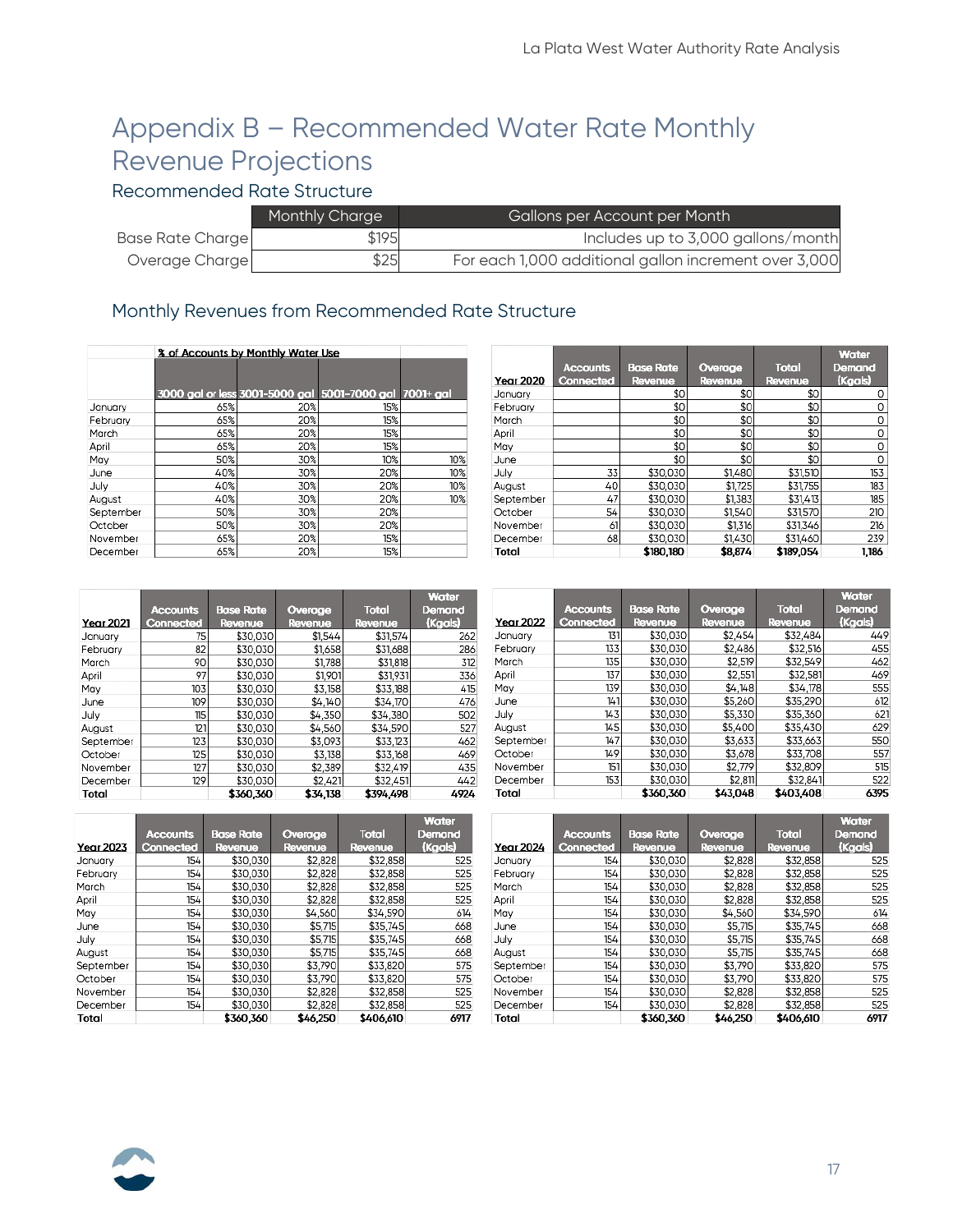# <span id="page-17-0"></span>Appendix C – Recommended Rate Reserve Fund Analysis

Reserve funds are most often set by policy of the board of directors. This is an analysis of the cash reserves that the Recommended Rate will build in comparison to best practices. At minimum, sufficient operating reserves should be set aside to cover 20% of annual operations and maintenance costs, covering approximately two months of operations costs (\$50,034). Capital replacement reserves need to be set aside in anticipation of incrementally replacing the entirety of LPWWA's capital assets over the lifetime of those assets (60 years is considered the maximum economic life of water and sewer infrastructure). Given the value of LPWWA's system at \$5,126,000, and that the system depreciates at 1.67% per year, the annual contribution to the capital replacement reserve fund must be \$85,604/yr to prepare for incremental replacement of the system.

The operating reserve target is projected met by the Recommended Rate by year end 2022 at which point the positive net income may be directed into the capital replacement reserve fund. By 2024, 14% of the needed capital replacement reserve fund will be met, but will still be deficient by about \$294k.

#### Recommended Rate Reserve Fund Needs Analysis

| Operating Reserve = $20\%$ of $\circ$ & M Annual Cost | \$50,034 |
|-------------------------------------------------------|----------|
|                                                       |          |

| Total Asset Value \$5,126,000                               |  |
|-------------------------------------------------------------|--|
| Annual Depreciation (60 yr lifespan or 1.67% yr)   \$85,604 |  |

Capital Replacement Reserve Balance Neede Operations Reserves Neede Total Reserves Neede Projected Reserve Balanc Projected Reserve Balance Minus Total Neede

% Capital Replacement Reserve Needs Met | 0% | 0% | 3% | 11% % of Operations Reserves Needs Met | 0% | 55% | 100% | 100% | 100% | 100% |

|          | 2020         | 2021        | 2022        | 2023          | 2024          |
|----------|--------------|-------------|-------------|---------------|---------------|
| эd       | \$0          | \$85,604    | \$171,208   | \$256,813     | \$342,417     |
| эq       | \$50,034     | \$50,034    | \$50,034    | \$50,034      | \$50,034      |
| эd       | \$50,034     | \$135,638   | \$221,242   | \$306,846     | \$392,450     |
| æ        | <u>\$0</u>   | \$27,532    | \$54,335    | \$78,407      | \$98,541      |
| bś       | $-$ \$50,034 | $-$108,106$ | $-$166,907$ | $-$ \$228,439 | $-$ \$293,910 |
|          |              |             |             |               |               |
| $\sim$ + | ∩%           | n%          | 70/         | 119/          | 1/9/          |

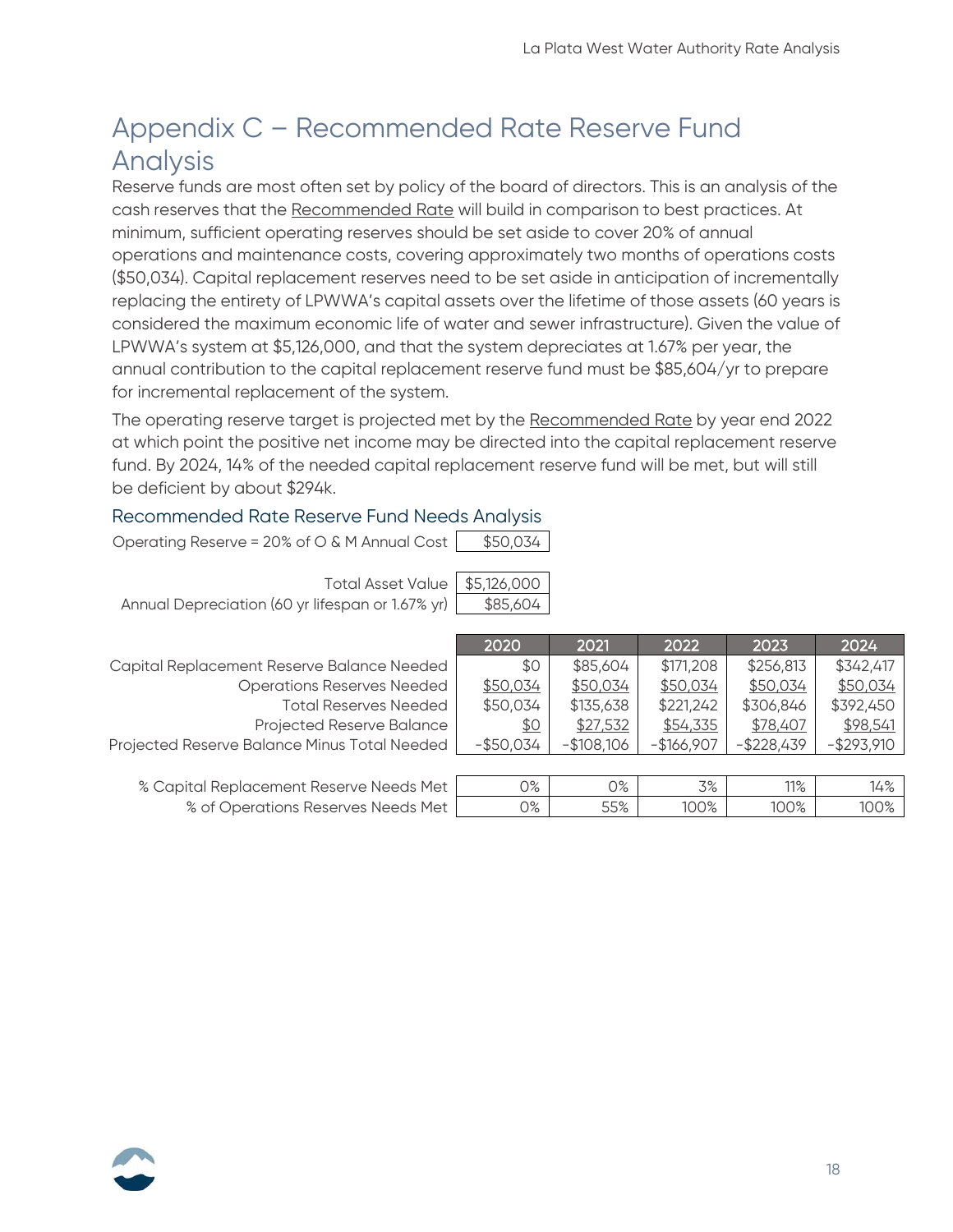# <span id="page-18-0"></span>Appendix D – Minimal Water Rate Monthly Revenue Projections

### Minimal Rate Structure

|                  | Monthly Charge | Gallons per Account per Month                         |
|------------------|----------------|-------------------------------------------------------|
| Base Rate Charge | \$185          | Includes up to 3,000 gallons/month                    |
| Overage Charge   | \$25           | For each 1,000 additional gallon increment over 3,000 |

### Monthly Revenues from Minimal Rate Structure

|           |     | % of Accounts by Monthly Water Use                     |     |     |  |  |
|-----------|-----|--------------------------------------------------------|-----|-----|--|--|
|           |     | 3000 gal or less 3001-5000 gal 5001-7000 gal 7001+ gal |     |     |  |  |
| January   | 65% | 20%                                                    | 15% |     |  |  |
| February  | 65% | 20%                                                    | 15% |     |  |  |
| March     | 65% | 20%                                                    | 15% |     |  |  |
| April     | 65% | 20%                                                    | 15% |     |  |  |
| May       | 50% | 30%                                                    | 10% | 10% |  |  |
| June      | 40% | 30%                                                    | 20% | 10% |  |  |
| July      | 40% | 30%                                                    | 20% | 10% |  |  |
| August    | 40% | 30%                                                    | 20% | 10% |  |  |
| September | 50% | 30%                                                    | 20% |     |  |  |
| October   | 50% | 30%                                                    | 20% |     |  |  |
| November  | 65% | 20%                                                    | 15% |     |  |  |
| December  | 65% | 20%                                                    | 15% |     |  |  |

|                  |                 |                  |          |              | <b>Water</b> |
|------------------|-----------------|------------------|----------|--------------|--------------|
|                  | <b>Accounts</b> | <b>Base Rate</b> | Overage  | <b>Total</b> | Demand       |
| <b>Year 2021</b> | Connected       | Revenue          | Revenue  | Revenue      | (Kgals)      |
| January          | 75              | \$28,490         | \$1,544  | \$30,034     | 262          |
| February         | 82              | \$28,490         | \$1,658  | \$30.148     | 286          |
| March            | 90              | \$28,490         | \$1,788  | \$30,278     | 312          |
| April            | 97              | \$28,490         | \$1,901  | \$30.391     | 336          |
| May              | 103             | \$28,490         | \$3,158  | \$31,648     | 415          |
| June             | 109             | \$28,490         | \$4,140  | \$32,630     | 476          |
| July             | 115             | \$28,490         | \$4,350  | \$32,840     | 502          |
| August           | 121             | \$28.490         | \$4,560  | \$33,050     | 527          |
| September        | 123             | \$28,490         | \$3,093  | \$31,583     | 462          |
| October          | 125             | \$28,490         | \$3,138  | \$31,628     | 469          |
| November         | 127             | \$28,490         | \$2,389  | \$30,879     | 435          |
| December         | 129             | \$28,490         | \$2,421  | \$30,911     | 442          |
| Total            |                 | \$341,880        | \$34,138 | \$376,018    | 4924         |

|                  |                 |                  |          |              | <b>Water</b> |
|------------------|-----------------|------------------|----------|--------------|--------------|
|                  | <b>Accounts</b> | <b>Base Rate</b> | Overage  | <b>Total</b> | Demand       |
| <b>Year 2023</b> | Connected       | Revenue          | Revenue  | Revenue      | (Kgals)      |
| January          | 154             | \$28,490         | \$2,828  | \$31,318     | 525          |
| February         | 154             | \$28,490         | \$2,828  | \$31.318     | 525          |
| March            | 154             | \$28,490         | \$2,828  | \$31,318     | 525          |
| April            | 154             | \$28,490         | \$2,828  | \$31,318     | 525          |
| May              | 154             | \$28,490         | \$4,560  | \$33,050     | 614          |
| June             | 154             | \$28,490         | \$5,715  | \$34,205     | 668          |
| July             | 154             | \$28,490         | \$5,715  | \$34,205     | 668          |
| August           | 154             | \$28.490         | \$5,715  | \$34,205     | 668          |
| September        | 154             | \$28,490         | \$3.790  | \$32,280     | 575          |
| October          | 154             | \$28,490         | \$3,790  | \$32,280     | 575          |
| November         | 154             | \$28,490         | \$2,828  | \$31,318     | 525          |
| December         | 154             | \$28,490         | \$2,828  | \$31,318     | 525          |
| Total            |                 | \$341,880        | \$46.250 | \$388,130    | 6917         |

| <b>Year 2020</b> | <b>Accounts</b><br>Connected | <b>Base Rate</b><br>Revenue | Overage<br>Revenue | <b>Total</b><br>Revenue | <b>Water</b><br>Demand<br>(Kgals) |
|------------------|------------------------------|-----------------------------|--------------------|-------------------------|-----------------------------------|
| January          |                              | \$0                         | \$0                | \$0                     | 0                                 |
| February         |                              | \$0                         | \$0                | \$0                     | 0                                 |
| March            |                              | \$0                         | \$0                | \$0                     | 0                                 |
| April            |                              | \$0                         | \$0                | \$0                     | 0                                 |
| May              |                              | \$0                         | \$0                | \$0                     | 0                                 |
| June             |                              | \$0                         | \$0                | \$0                     | 0                                 |
| July             | 33                           | \$28,490                    | \$1,480            | \$29,970                | 153                               |
| August           | 40                           | \$28,490                    | \$1,725            | \$30,215                | 183                               |
| September        | 47                           | \$28,490                    | \$1,383            | \$29,873                | 185                               |
| October          | 54                           | \$28,490                    | \$1,540            | \$30,030                | 210                               |
| November         | 61                           | \$28,490                    | \$1,316            | \$29,806                | 216                               |
| December         | 68                           | \$28,490                    | \$1,430            | \$29,920                | 239                               |
| Total            |                              | \$170,940                   | \$8.874            | \$179.814               | 1,186                             |

|                  |                 |                  |          |              | <b>Water</b> |
|------------------|-----------------|------------------|----------|--------------|--------------|
|                  | <b>Accounts</b> | <b>Base Rate</b> | Overage  | <b>Total</b> | Demand       |
| <b>Year 2022</b> | Connected       | Revenue          | Revenue  | Revenue      | (Kgals)      |
| January          | 131             | \$28,490         | \$2,454  | \$30,944     | 449          |
| February         | 133             | \$28,490         | \$2,486  | \$30,976     | 455          |
| March            | 135             | \$28,490         | \$2,519  | \$31,009     | 462          |
| April            | 137             | \$28,490         | \$2,551  | \$31.041     | 469          |
| May              | 139             | \$28,490         | \$4.148  | \$32,638     | 555          |
| June             | 141             | \$28,490         | \$5,260  | \$33,750     | 612          |
| July             | 143             | \$28,490         | \$5,330  | \$33,820     | 621          |
| August           | 145             | \$28,490         | \$5,400  | \$33,890     | 629          |
| September        | 147             | \$28,490         | \$3,633  | \$32.123     | 550          |
| October          | 149             | \$28,490         | \$3,678  | \$32,168     | 557          |
| November         | 151             | \$28,490         | \$2,779  | \$31.269     | 515          |
| December         | 153             | \$28,490         | \$2,811  | \$31,301     | 522          |
| Total            |                 | \$341,880        | \$43,048 | \$384.928    | 6395         |

| <b>Year 2024</b> | <b>Accounts</b><br>Connected | <b>Base Rate</b><br>Revenue | Overage<br>Revenue | <b>Total</b><br>Revenue | <b>Water</b><br>Demand<br>(Kgals) |
|------------------|------------------------------|-----------------------------|--------------------|-------------------------|-----------------------------------|
| January          | 154                          | \$28,490                    | \$2,828            | \$31,318                | 525                               |
| February         | 154                          | \$28,490                    | \$2,828            | \$31,318                | 525                               |
| March            | 154                          | \$28,490                    | \$2,828            | \$31,318                | 525                               |
| April            | 154                          | \$28,490                    | \$2,828            | \$31,318                | 525                               |
| May              | 154                          | \$28,490                    | \$4,560            | \$33,050                | 614                               |
| June             | 154                          | \$28,490                    | \$5,715            | \$34,205                | 668                               |
| July             | 154                          | \$28,490                    | \$5,715            | \$34,205                | 668                               |
| August           | 154                          | \$28,490                    | \$5,715            | \$34,205                | 668                               |
| September        | 154                          | \$28,490                    | \$3,790            | \$32,280                | 575                               |
| October          | 154                          | \$28,490                    | \$3,790            | \$32,280                | 575                               |
| November         | 154                          | \$28,490                    | \$2,828            | \$31,318                | 525                               |
| December         | 154                          | \$28,490                    | \$2,828            | \$31,318                | 525                               |
| Total            |                              | \$341,880                   | \$46,250           | \$388,130               | 6917                              |